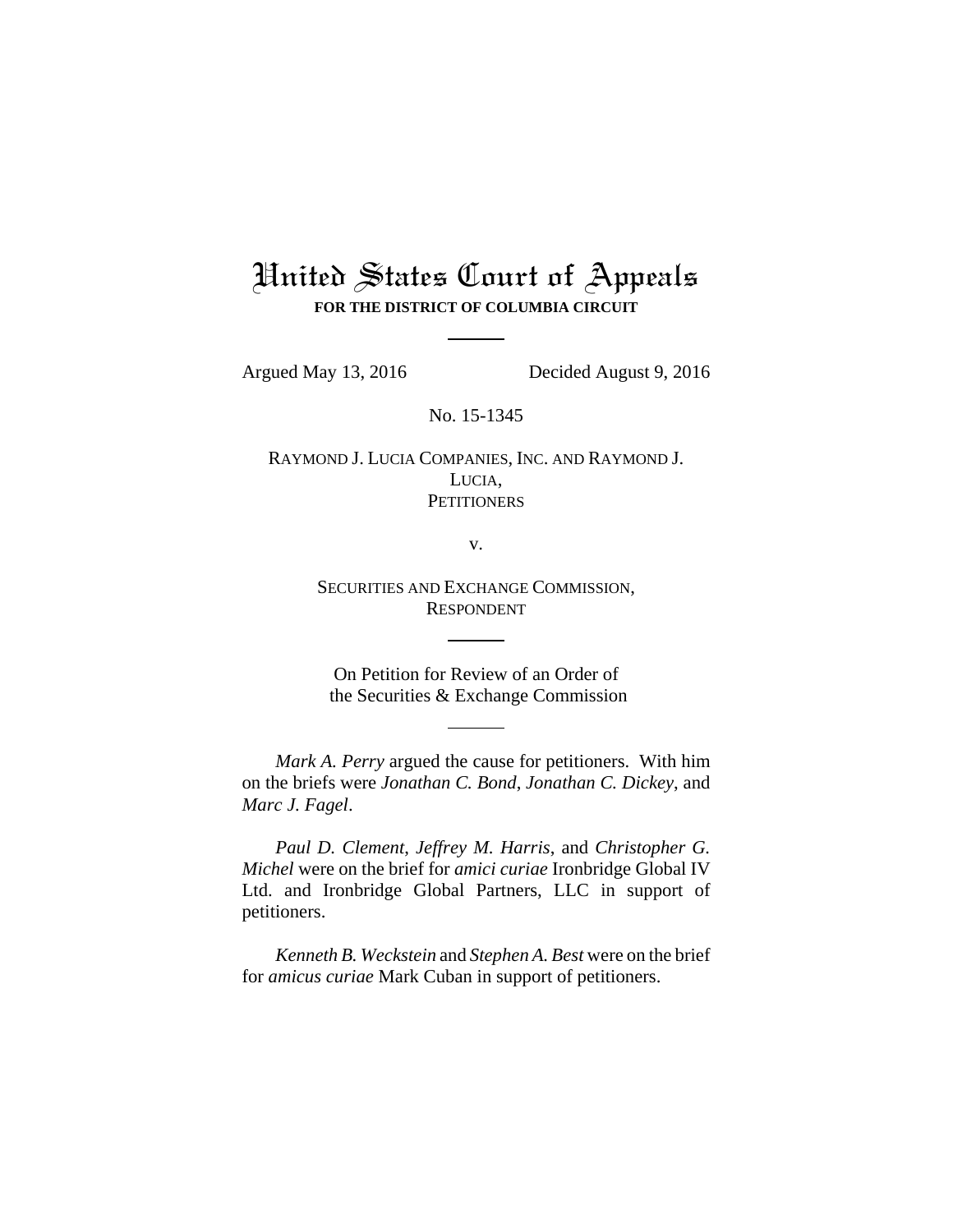*Mark B. Stern*, Attorney, U.S. Department of Justice, and *Dominick V. Freda*, Senior Litigation Counsel, Securities and Exchange Commission, argued the cause for respondent. With them on the joint brief were *Benjamin C. Mizer*, Principal Deputy Assistant Attorney General, U.S. Department of Justice, *Beth S. Brinkmann*, Deputy Assistant Attorney General, *Mark R. Freeman*, *Melissa N. Patterson*, *Megan Barbero*, *Daniel J. Aguilar*, and *Tyce R. Walters*, Attorneys, *Michael A. Conley*, Solicitor, Securities and Exchange Commission, and *Martin V. Totaro*, Attorney.

Before: ROGERS, PILLARD and WILKINS, *Circuit Judges*.

Opinion for the Court by *Circuit Judge* ROGERS.

ROGERS, *Circuit Judge*: Raymond J. Lucia and Raymond J. Lucia Companies, Inc., petition for review of the decision of the Securities and Exchange Commission imposing sanctions for violations of the Investment Advisers Act of 1940 and the rule against misleading advertising. Upon granting a petition for review of an initial decision by an administrative law judge ("ALJ"), the Commission rejected petitioners' challenges to the liability and sanctions determinations and petitioners' argument that the administrative hearing was an unconstitutional procedure because the administrative law judge who heard the enforcement action was unconstitutionally appointed. Petitioners now renew these arguments, including that the judge was a constitutional Officer who must be appointed pursuant to the Appointments Clause, U.S.CONST. art. II, § 2, cl. 2. For the following reasons, we deny the petition for review.

**I.**

In the Securities Exchange Act of 1934, Congress determined that transactions in securities conducted over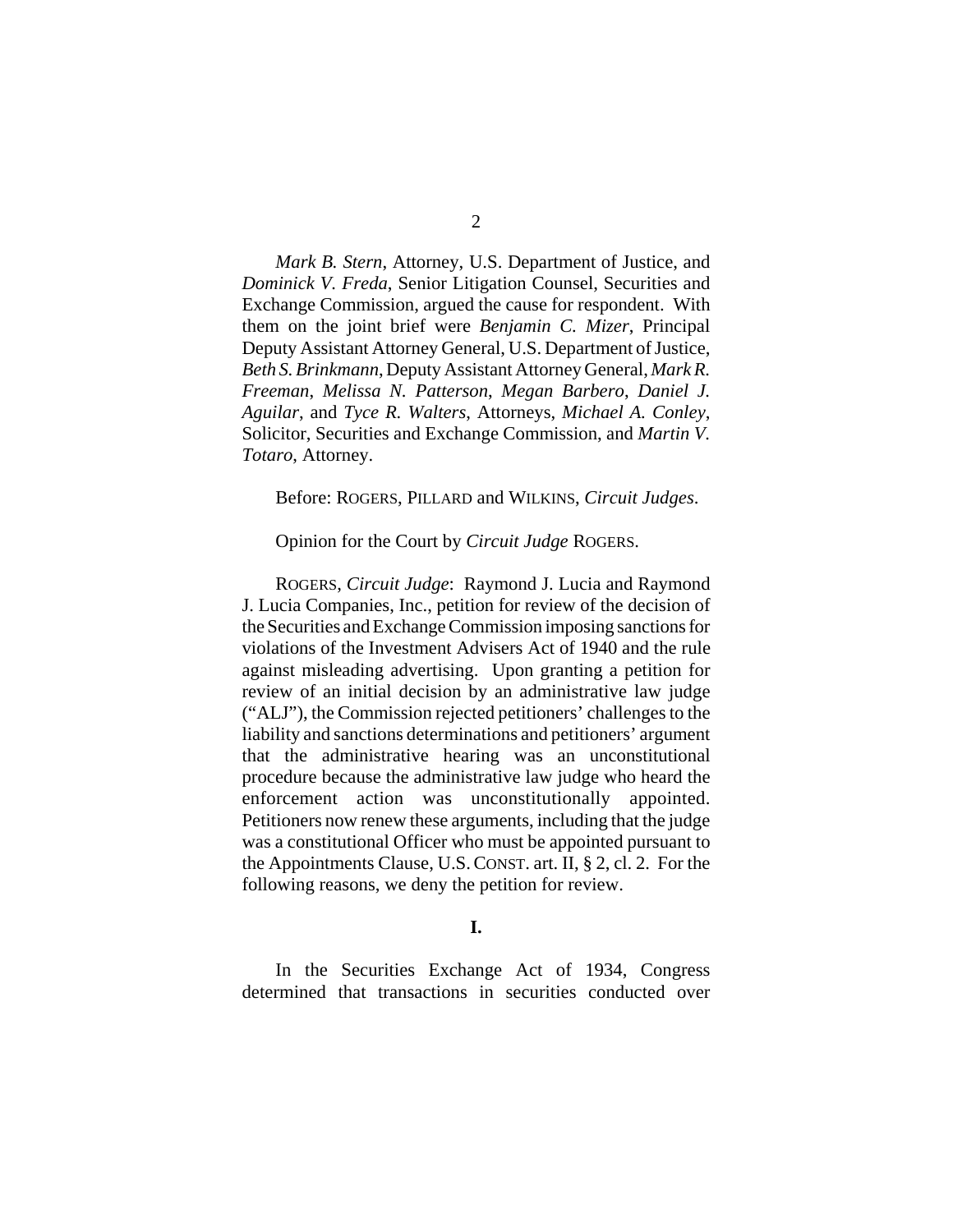exchanges and over-the-counter markets were "affected with a national public interest which makes it necessary to provide for regulation and control of such transactions and of practices and matters related thereto." 15 U.S.C. § 78b. To carry out the regulation of the securities markets, Congress established the Securities and Exchange Commission, to be composed of five commissioners appointed by the President with the advice and consent of the Senate. *Id.* § 78d(a). Over time Congress expanded the responsibilities of the Commission, and by 1960 it was administering six statutes, *see* 1962 U.S.C.C.A.N. 2150, 2156, including the Investment Advisers Act of 1940, 15 U.S.C. § 80b-21. In 1961, pursuant the Reorganization Act of 1949, Pub. L. No. 81-109, ch. 226, 63 Stat. 203 (now codified as amended at 5 U.S.C. §§ 901–912), the President sent Congress a proposal to allow the Commission to delegate some of its responsibilities to divisions and individuals within the Commission. *See* 1961 U.S.C.C.A.N. 1351, 1351–52. The proposal was designed to provide "for greater flexibility in the handling of the business before the Commission, permitting its disposition at different levels so as better to promote its efficient dispatch." *Id.* at 1351. Further, this ability to delegate tasks would "relieve the Commissioners from the necessity of dealing with many matters of lesser importance and thus conserve their time for the consideration of major matters of policy and planning." *Id.*

In response, Congress enacted "An Act to Authorize the Securities and Exchange Commission to Delegate Certain Functions," Pub. L. No. 87-592, 76 Stat. 394, 394–95 (1962). Congress made three main changes to the President's proposal: a single Commissioner's vote was sufficient to require Commission review, the authority to delegate did not extend to the Commission's rulemaking authority, and in certain instances review was mandatory for adversely affected parties in circumstances not at issue here. *Compare* 1961 U.S.C.C.A.N.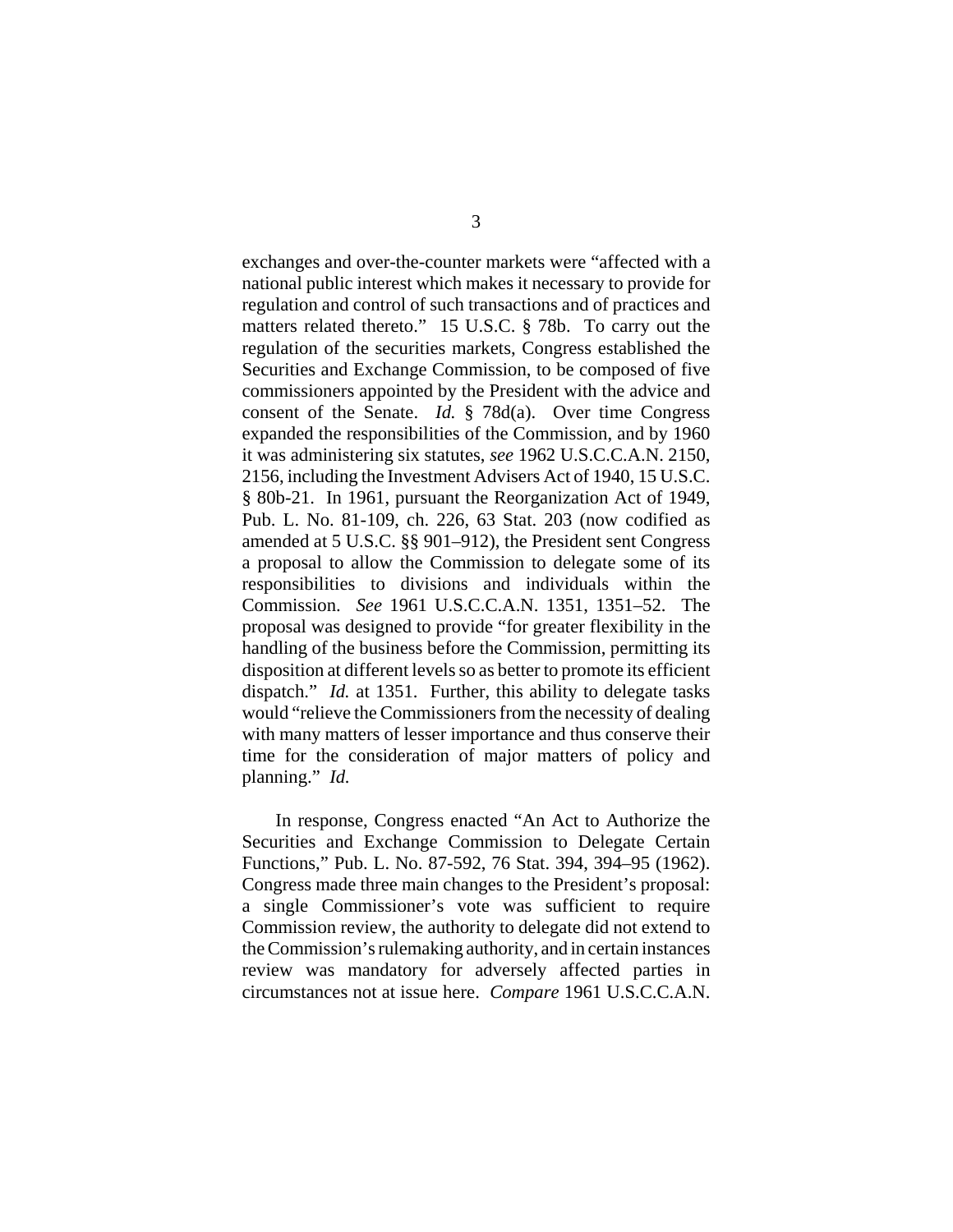at 1352, *with* 76 Stat. at 394–95. Except for modification of when Commission review is mandatory, *see* An Act to Amend the Securities and Exchange Act of 1934, Pub. L. No. 94-29, § 25, 89 Stat. 97, 163 (1975), and substitution of "administrative law judge" for "hearing examiner, *see* Pub. L. No. 95-251, § 2(a)(4), 92 Stat. 183, 183 (1978), the current version of the statute, codified at 15 U.S.C. § 78d-1, has not been amended in any material respect since its enactment in 1962, *see* Securities and Exchange Commission Authorization Act of 1987, Pub. L. No. 100-181, § 308, 101 Stat. 1249, 1254–55.

Section 78d-1 has three basic parts. Subsection (a) provides that "the Securities and Exchange Commission shall have the authority to delegate, by published order or rule, any of its functions to a division of the Commission, an individual Commissioner, an [ALJ], or an employee or employee board, including functions with respect to hearing, determining, ordering, certifying, reporting, or otherwise acting as to any work, business, or matter." 15 U.S.C. § 78d-1(a). Subsection (b) provides that the "Commission shall retain a discretionary right to review the [delegated] action . . . upon its own initiative or upon petition of a party to or intervenor in such action." *Id.* § 78d-1(b). It also lists when Commission review of a petition is mandatory. *Id.* Subsection (c) provides:

> If the [Commission's] right to exercise such review is declined, or if no such review is sought within the time stated in the rules promulgated by the Commission, then the action of any such division of the Commission, individual Commissioner, [ALJ], employee, or employee board, shall, for all purposes, including appeal or review thereof, be deemed the action of the Commission.

*Id.* § 78d-1(c).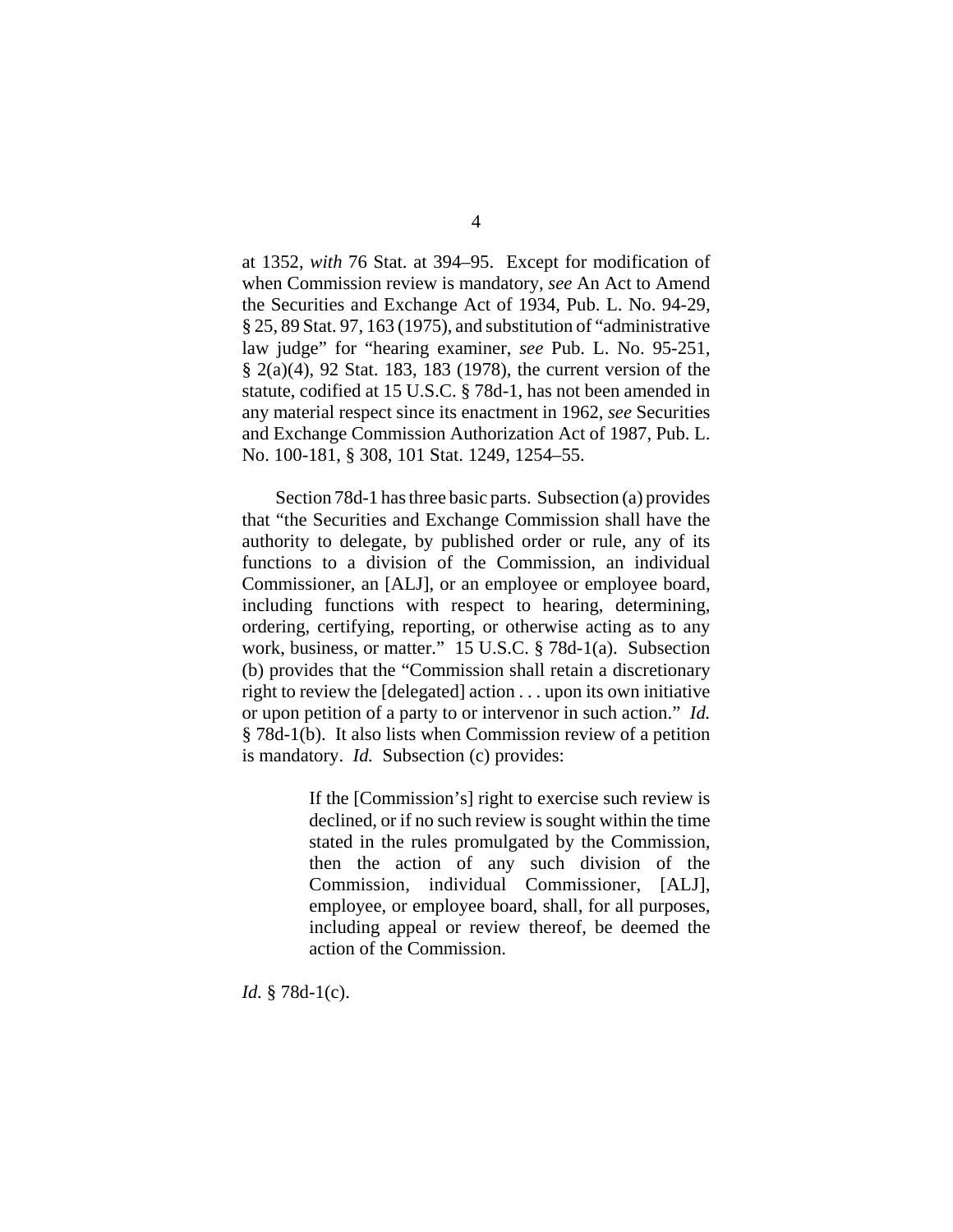The Commission has authority to pursue alleged violators of the securities laws by filing a civil suit in the federal district court or by instituting a civil administrative action. *See* 15 U.S.C. §§ 78u, 78u-2, 78u-3, 78v; *see also id.* §§ 77h-1, 77t(b), 80b-9. By rule, the Commission has delegated to its ALJs authority to conduct administrative hearings, 17 C.F.R. § 200.30-9, and "[t]o make an initial decision in any proceeding at which the [ALJ] presides in which a hearing is required to be conducted in conformity with the [Administrative Procedure Act ("APA")] (5 U.S.C. 557)," *id.* § 200.30-9(a); *see id.* §§ 200.14, 201.111. The ALJs have authority to, among other things, administer oaths, issue subpoenas, rule on offers of proof, examine witnesses, rule upon motions, *id.* §§ 200.14, 201.111, enter orders of default, *see id.* § 201.155, and punish contemptuous conduct by excluding a contemptuous person from a hearing, *see id.* § 201.180(a); on the other hand, they lack authority to seek court enforcement of subpoenas and have no authority to punish disobedience of discovery orders or other orders with contempt sanctions of fine or imprisonment.

In any event, the Commission retains discretion to review an ALJ's initial decision either on its own initiative or upon a petition for review filed by a party or aggrieved person. 15 U.S.C. § 78d-1(b); *see also* 17 C.F.R. § 201.411(b)–(c). Other than where a petition for review triggers mandatory review, 15 U.S.C. § 78d-1(b); *see also* 17 C.F.R. § 201.411(b)(1), the Commission may deny review, 17 C.F.R. § 201.411(b)(2). By rule, the Commission has established time limits for filing a petition for review, *id.* §§ 201.360(b), 201.410(b), and, when no petition is filed, for ordering review on its own initiative, *id*. § 201.411(c). Further, by rule, the Commission has established a procedure for finalizing its decisions. *Id.* § 201.360(d). If no review of the initial decision is sought or ordered upon the Commission's own initiative, then the Commission will issue an order advising that it has declined review and specifying the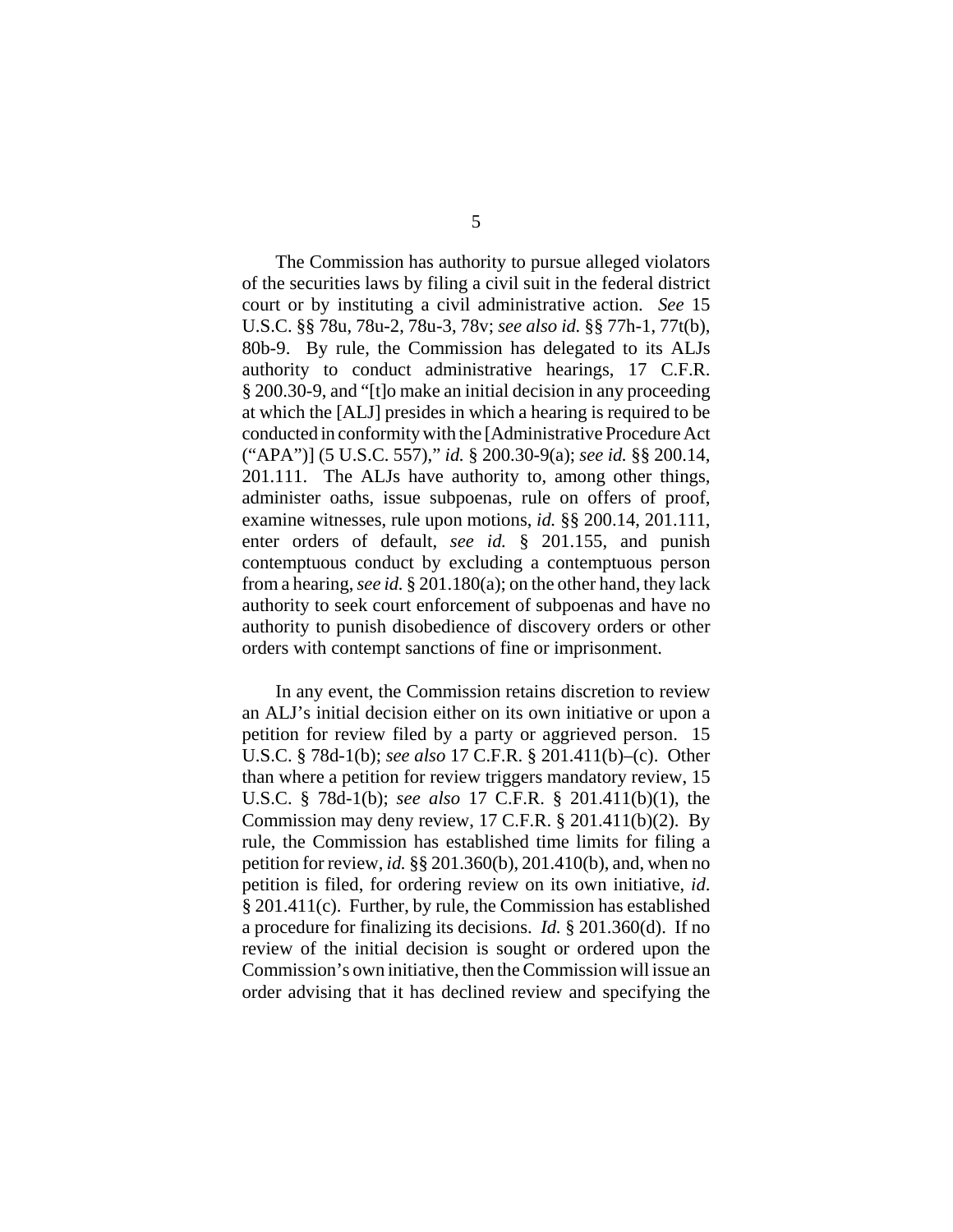"date on which sanctions, if any, take effect"; notice of the order will be published in the Commission's docket and on its website. *Id*. § 201.360(d)(2). Thus, by rule, the initial "decision becomes final upon issuance of the order," *id.*, and then because review has been declined, by statute "the action of" the ALJ, in the initial decision, "shall . . . be deemed the action of the Commission." 15 U.S.C. § 78d-1(c).

Here, the Commission instituted an administrative enforcement action against petitioners for alleged violations of anti-fraud provisions of the Investment Advisers Act based on how they presented their "Buckets of Money" retirement wealthmanagement strategy to prospective clients.<sup>1</sup> It ordered an ALJ to conduct a public hearing, *Raymond J. Lucia Cos., Inc.*, Exchange Act Release No. 67781, 2012 WL 3838150 (Sep. 5, 2012), and thereafter an ALJ issued an initial decision finding liability based only on one of the four charged misrepresentations and imposing sanctions, including a lifetime industry bar of Raymond J. Lucia, *Raymond J. Lucia Cos., Inc.*, Initial Decision Release No. 495, 2013 WL 3379719 (July 8, 2013). A month later, the ALJ issued an order on petitioners' motion to correct manifest errors of fact. *Raymond J. Lucia Cos., Inc.*, Administrative Proceedings Rulings Release No. 780 (Aug. 7, 2013). The Commission, *sua sponte*, remanded the

<sup>&</sup>lt;sup>1</sup> Sections 206(1), (2), and (4) of the Investment Advisors Act provides that an investment adviser may not (1) "employ any device, scheme, or artifice to defraud any . . . prospective client," (2) "engage in any transaction, practice, or course of business which operates as a fraud or deceit upon any . . . prospective client," or (4) "engage in any act, practice, or course of business which is fraudulent, deceptive, or manipulative." 15 U.S.C. § 80b-6(1), (2), (4). Under Commission Rule 206(4)-1(a)(5) an investment adviser may not "publish, circulate, or distribute any advertisement . . . [w]hich contains any untrue statement of a material fact, or which is otherwise false or misleading." 17 C.F.R. § 275.206(4)-1(a)(5).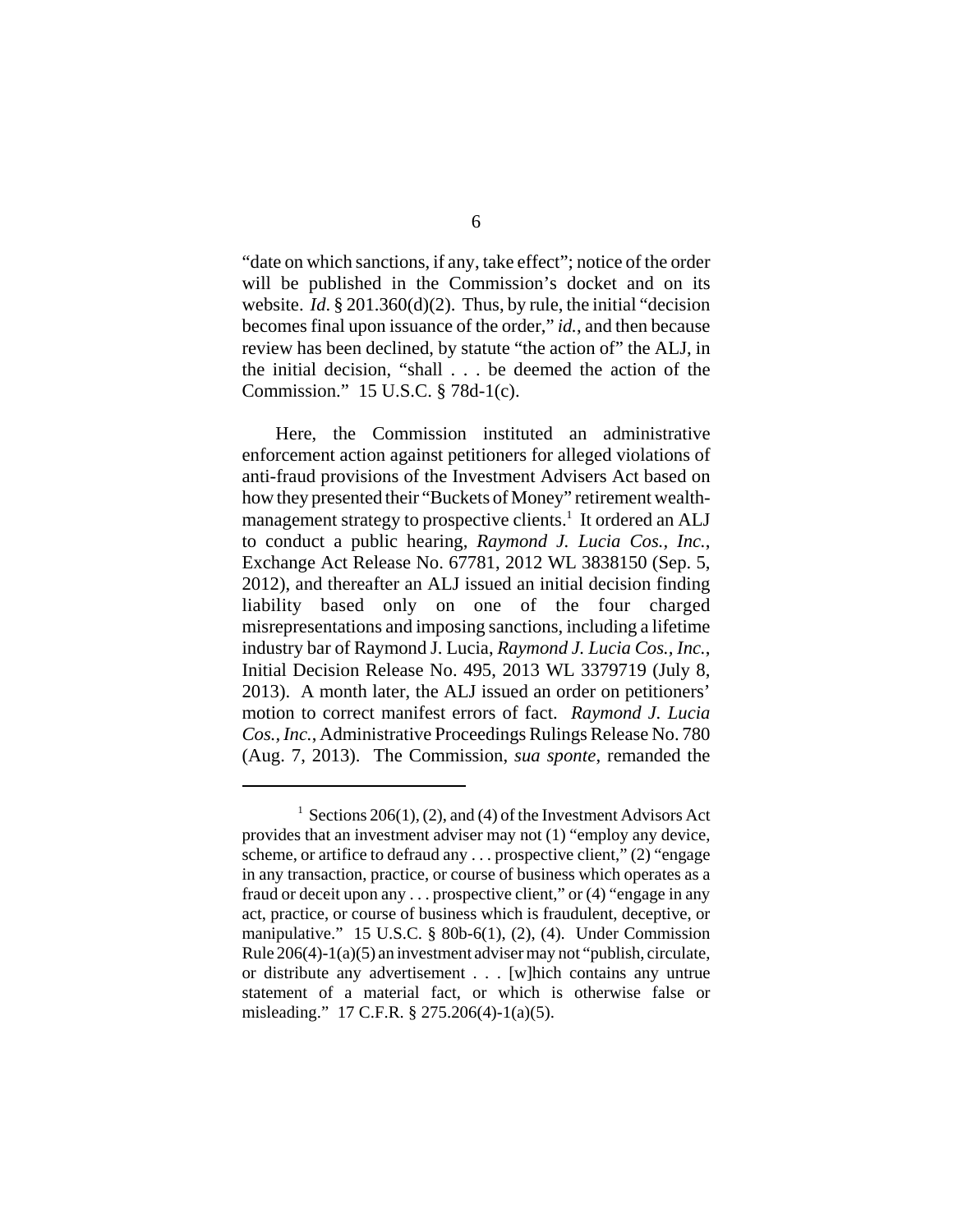case for further findings of fact on the three charges the ALJ had not addressed. The ALJ subsequently issued a revised initial decision. *Raymond J. Lucia Cos., Inc.*, Initial Decision Release No. 540, 2013 WL 6384274 (Dec. 6, 2013) ("initial decision"). Thereafter, the Commission granted petitioners' petition for review and the Enforcement Division's cross-petition for review.

"[O]n an independent review of the record," except as to unchallenged factual findings, the Commission found that petitioners committed anti-fraud violations and imposed the same sanctions as the ALJ. *Raymond J. Lucia Cos., Inc.*, Exchange Act Release No. 75837, at 3, 2015 WL 5172953 (Sept. 3, 2015) ("*Decision*"). The Commission also rejected petitioners' argument that the administrative proceeding was unconstitutional because the presiding ALJ was not appointed in accordance with the Appointments Clause under Article II, Section 2, Clause 2 of the Constitution. *Id.* at 28–33. Relying on *Landry v. FDIC*, 204 F.3d 1125 (D.C. Cir. 2000), the Commission concluded its ALJs are employees, not Officers, and their appointment is not covered by the Clause. *Decision* at 28–33.

## **II.**

Petitioners first contend that the Commission's decision and order under review should be vacated because the ALJ rendering the initial decision was a constitutional Officer who was not appointed pursuant to the Appointments Clause. Because the government does not maintain that the Commission's decision can be upheld if the presiding ALJ was unconstitutionally appointed, we address this issue first because were petitioners to prevail there would be no need to reach their challenges to the liability and sanction determinations. The Commission has acknowledged the ALJ was not appointed as the Clause requires,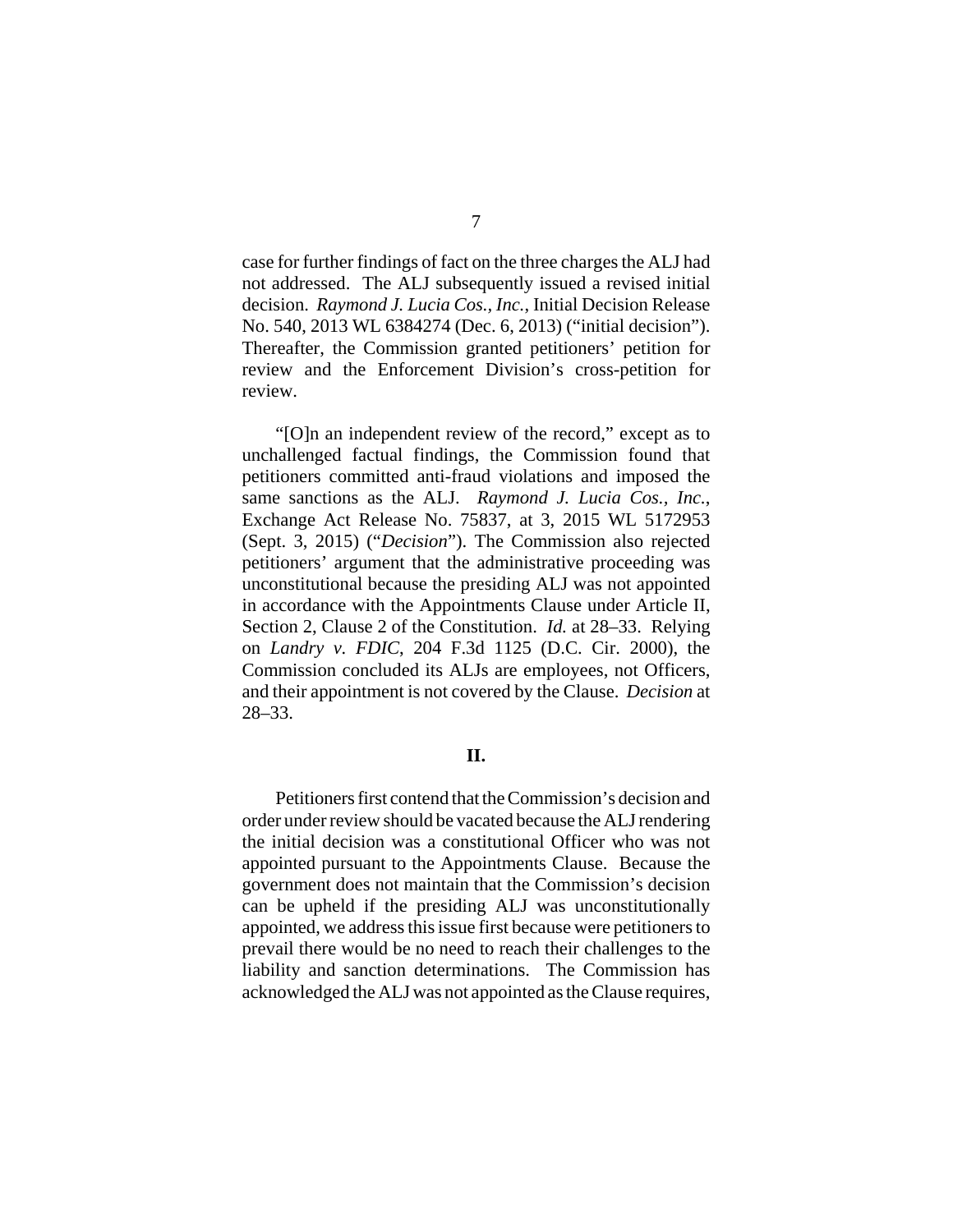and the government does not argue harmless error would apply. *See Ryder v. United States*, 515 U.S. 177, 186 (1995). Thus, if the court concludes, upon considering the constitutional issue *de novo*, *see J.J. Cassone Bakery, Inc. v. NLRB*, 554 F.3d 1041, 1044 (D.C. Cir. 2009), that Commission ALJs are Officers within the meaning of the Appointments Clause, then the ALJ in petitioners' case was unconstitutionally appointed and the court must grant the petition for review.

The Appointments Clause provides that the President:

shall nominate, and by and with the Advice and Consent of the Senate, shall appoint . . . Officers of the United States, whose Appointments are not herein otherwise provided for, and which shall be established by Law: but the Congress may by Law vest the Appointment of such inferior Officers, as they think proper, in the President alone, in the Courts of Law, or in the Heads of Departments.

U.S. CONST. art. II, § 2, cl. 2. Unless provided for elsewhere in the Constitution, "all Officers of the United States are to be appointed in accordance with the Clause." *Buckley v. Valeo*, 424 U.S. 1, 132 (1976). This includes not only executive Officers, but judicial Officers and those of administrative agencies. *See id.* at 132–33. Only those deemed to be employees or other "'lesser functionaries' need not be selected in compliance with the strict requirements of Article II." *Freytag v. Comm'r, Internal Revenue*, 501 U.S. 868, 880 (1991) (quoting *Buckley*, 424 U.S. at 126 n.162). The Clause's limitations are not mere formalities, but have been understood to be "among the significant structural safeguards of the constitutional scheme." *Edmond v. United States*, 520 U.S. 651, 659 (1997). The Clause addresses concerns about diffusion of the appointment power and ensures "that those who wielded it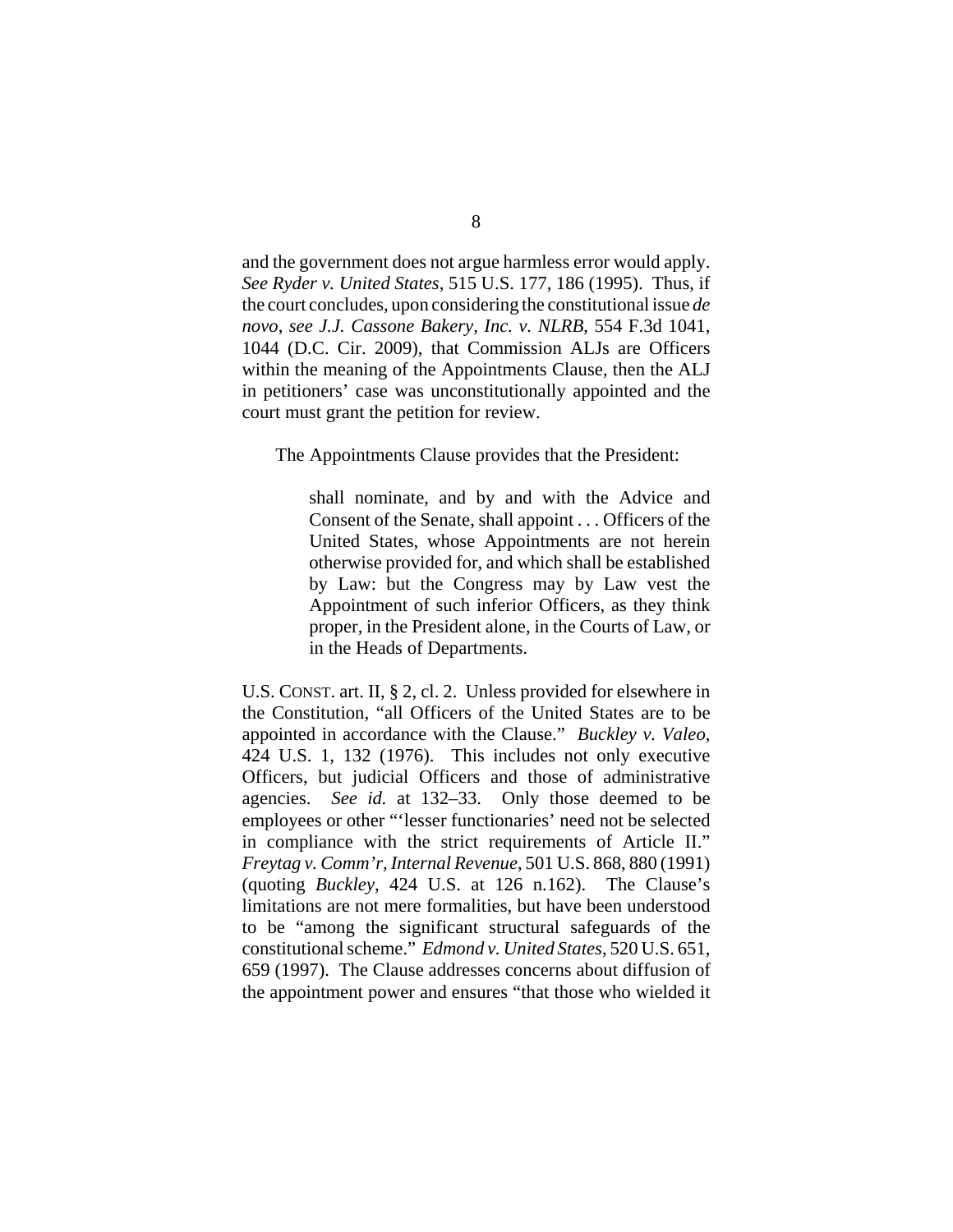were accountable to political force and the will of the people." *Freytag*, 501 U.S. at 883–84; *see also Ryder*, 515 U.S. at 182.

The Supreme Court has explained that generally an appointee is an Officer, and not an employee who falls beyond the reach of the Clause, if the appointee exercises "significant authority pursuant to the laws of the United States." *Buckley*, 424 U.S. at 126. In that case, the Court held that insofar as the Federal Election Commission ("FEC") had rulemaking authority, primary responsibility for conducting civil litigation, and power to determine eligibility for federal matching funds and federal elective office, only "Officers of the United States" duly appointed in accordance with the Appointments Clause could exercise such powers because each represented "the performance of a significant governmental duty exercised pursuant to a public law"; the commissioners had not been appointed properly and therefore could not. *Buckley*, 424 U.S. at 140–41. So too, in *Freytag*, 501 U.S. 868, where the Court considered the powers and duties of special trial judges, *id*. at 882, who as members of an Article I court could exercise the judicial power of the United States, *id.* at 888–89, to be significant and explained that an appointee is no less an Officer because some of his duties are those of an employee. For that reason, when evaluating whether an appointee is a constitutional Officer, a reviewing court will look not only to the authority exercised in a petitioner's case but to all of that appointee's duties, or at least those called to the court's attention. *See Tucker v. Comm'r, Internal Revenue*, 676 F.3d 1129, 1132 (D.C. Cir. 2012) (citing *Freytag*, 501 U.S. at 882); *Landry*, 204 F.3d at 1131–32.

This court has elaborated on what constitutes an exercise of "significant authority." Once the appointee meets the threshold requirement that the relevant position was "established by Law" and the position's "duties, salary, and means of appointment"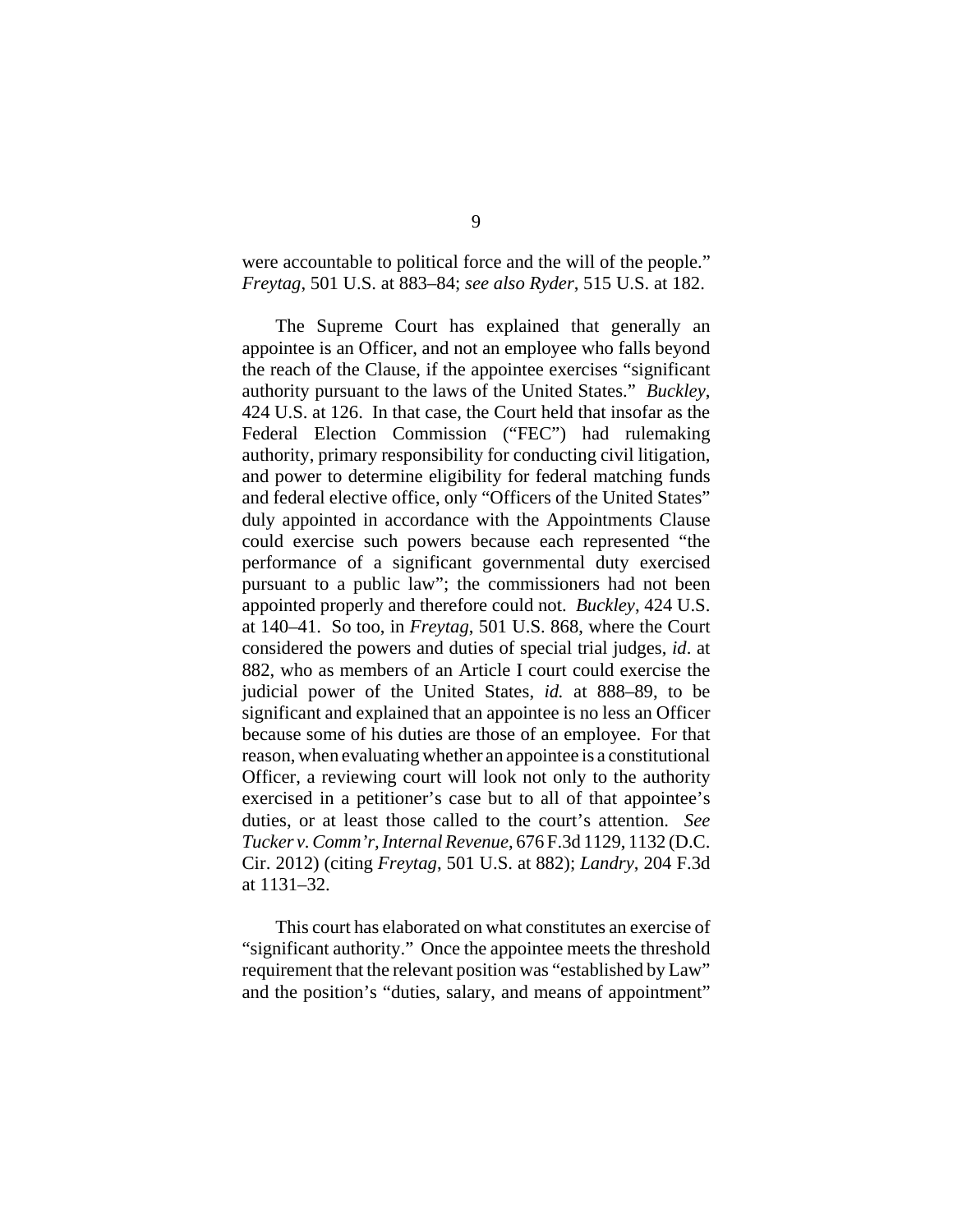are specified by statute, *Landry*, 204 F.3d at 1133–34 (quoting *Freytag*, 501 U.S. at 881), "the main criteria for drawing the line between inferior Officers and employees not covered by the Clause are (1) the significance of the matters resolved by the officials, (2) the discretion they exercise in reaching their decisions, and (3) the finality of those decisions," *Tucker*, 676 F.3d at 1133; *see Landry*, 204 F.3d at 1133–34. In *Landry*, 204 F.3d at 1134, the court held that the ALJs of the Federal Deposit Insurance Corporation ("FDIC") were not Officers because they did not satisfy the third criterion; unlike the special tax judges in *Freytag*, the FDIC ALJs could not issue final decisions because their authority was limited by FDIC regulations to recommending decisions that the FDIC Board of Directors might issue, *id.* at 1133 (citing 12 C.F.R. § 308.38). This court understood that it "was critical to the Court's decision" in *Freytag* that the special trial judge had authority to issue final decisions in at least some cases, because it would have been "unnecessary" for the Court to consider whether the tax judges had final decision-making power when the judge in Freytag's case exercised no such power. *Id*. (citing *Freytag*, 501 U.S. at 882). Similarly, in *Tucker*, 676 F.3d at 1134, the court held that an employee of the IRS Office of Appeals was not an Officer because regulatory and other constraints — such as detailed guidelines, consultation requirements, and supervision — meant that Appeals employees lacked the discretion required by the second criterion. In both cases, either due to the lack of final decision power or discretion, the appointee could not be said to have been delegated sovereign authority or to have the power to bind third parties, or the government itself, for the public benefit. *See Officers of the United States Within the Meaning of the Appointments Clause*, 31 Op. O.L.C. 73, 87 (2007)*.*

*Landry*, of course, did not resolve the constitutional status of ALJs for all agencies. *See Landry,* 204 F.3d at 1133–34; *see also Free Enterprise Fund v. Public Co. Accounting Oversight*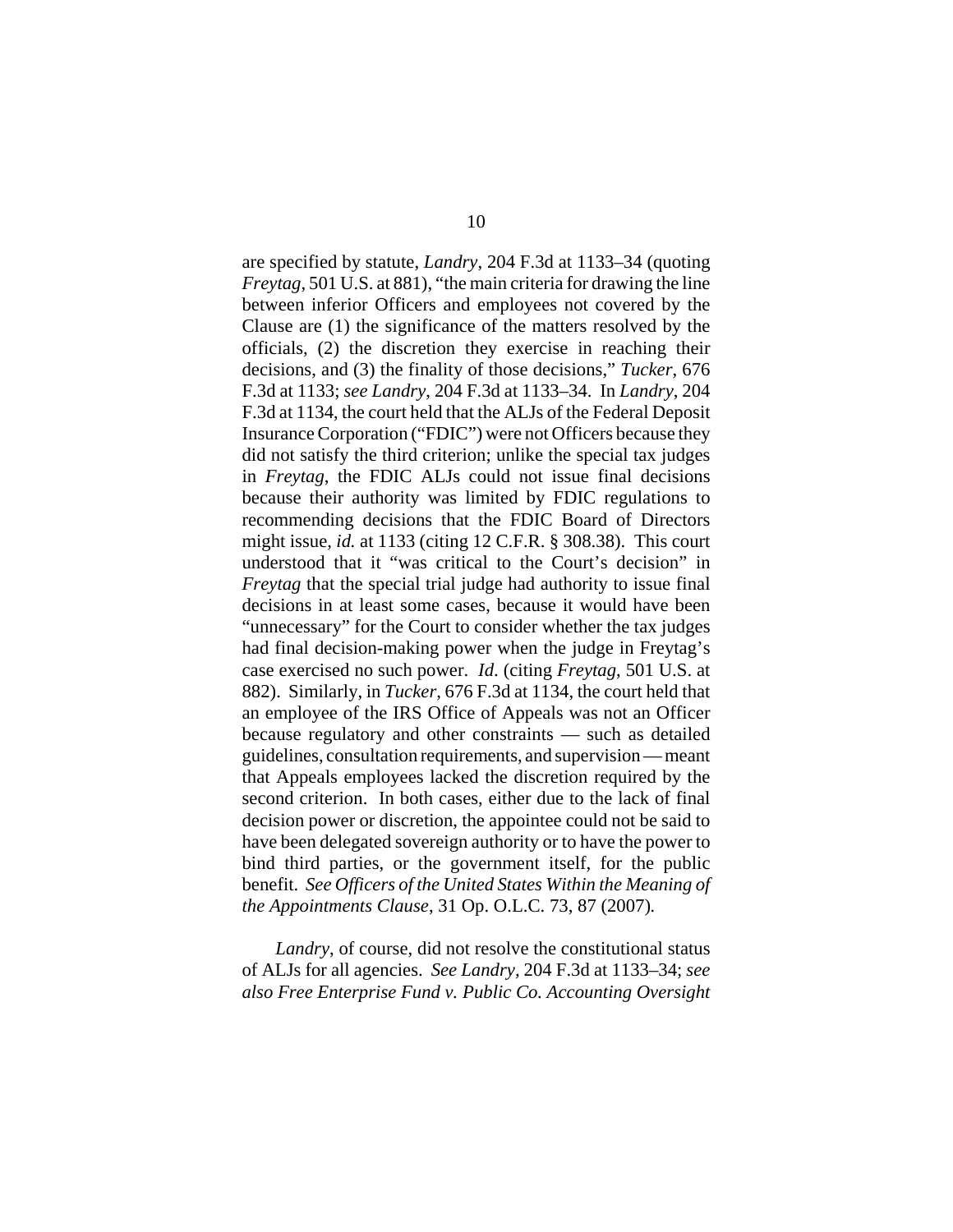*Bd.*, 561 U.S. 477, 507 n.10 (2010). But to the extent petitioners contend that the approach required by *Landry* is inconsistent with *Freytag* or other Supreme Court precedent, this court has rejected that argument and *Landry* is the law of the circuit, *see LaShawn A. v. Barry*, 87 F.3d 1389, 1395 (D.C. Cir. 1996). For the same reason, the court must reject petitioners' view, relying on *Edmond*, that the ability to "render a final decision on behalf of the United States," while having a bearing on the dividing line between principal and inferior Officers, is irrelevant to the distinction between inferior Officers and employees. Petrs. Br. 25 (quoting *Edmond*, 520 U.S. at 665–66). Moreover, in *Edmond*, 520 U.S. at 656, the Court noted that the government did not dispute that military court appellate judges were Officers and addressed only what type of Officer they were; it had no occasion to address the differences between employees and Officers.

As to the petitioners' contentions about *Landry*'s application to Commission ALJs, the parties principally disagree about whether Commission ALJs issue final decisions of the Commission. Our analysis begins, and ends, there.

Petitioners emphasize the requirement in section 78d-1(c) that the ALJ's "action," when not reviewed by the Commission, "*shall*, for all purposes, including appeal or review thereof, *be deemed* the action of the Commission." (emphasis as added in Petrs. Br. 36). In their view, the statute contemplates that the ALJ's initial decision becomes final in at least some circumstances when Commission review is declined. "At a minimum," they suggest, "Congress has indisputably *permitted* the [Commission] to treat unappealed ALJ decisions as final." Petrs. Br. 36–37.

The government acknowledges that the statute might have permitted this approach, but emphasizes that subsection (c) of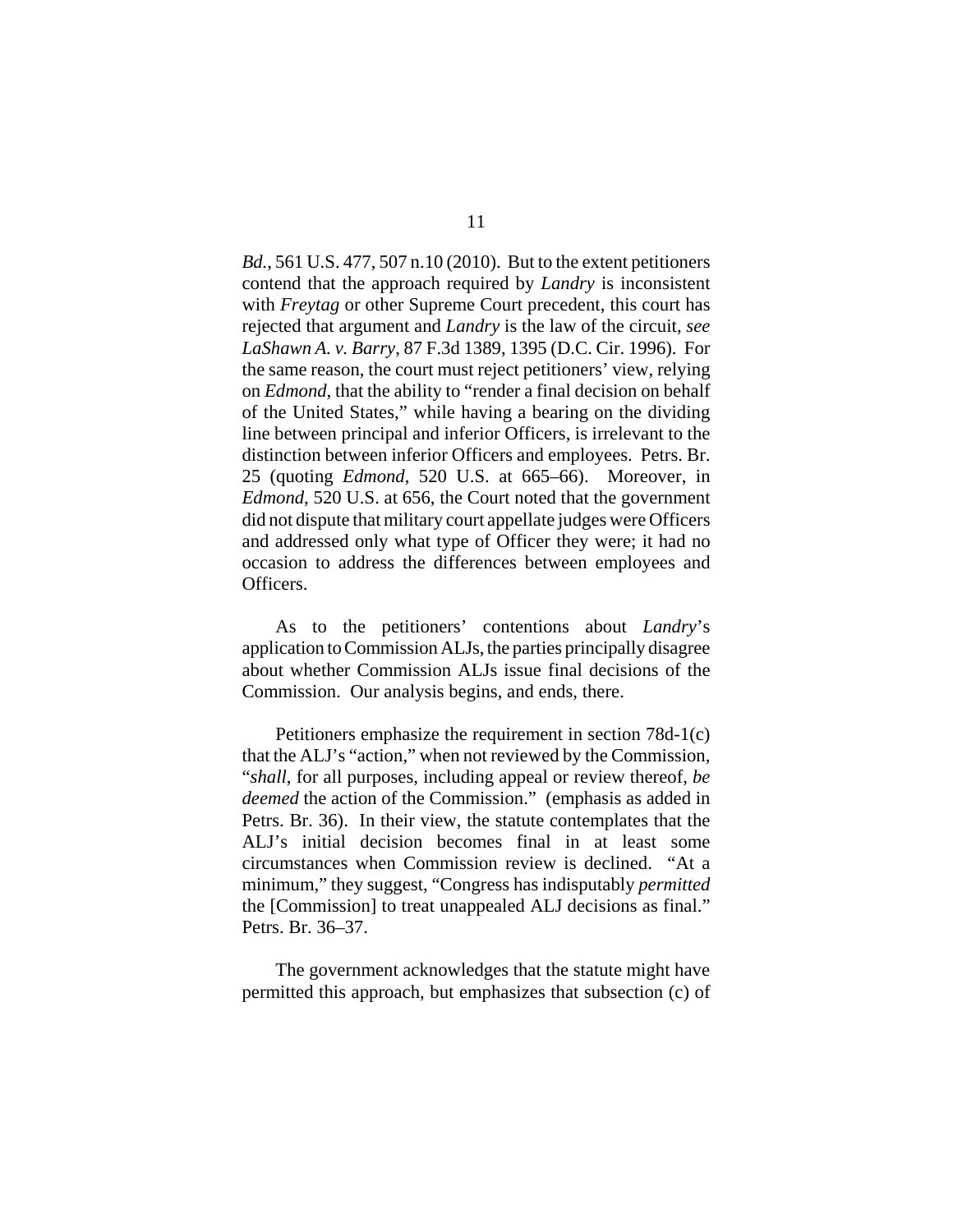the statute cannot be looked at in isolation because the same statutory provision on which petitioners rely also authorizes the Commission to establish its delegation and review scheme by rule. 15 U.S.C.  $\S$  78d-1(a)–(b). There can be no serious question that Section 78d-1(b) reserves to the Commission "a discretionary right to review the action of any" ALJ as it sees fit. And the Commission promulgated rules to govern that review pursuant to its general rulemaking authority under the security laws. *See Decision* at 31 n.109 (citing 17 C.F.R. § 201.360(d)(2)); *see also* 15 U.S.C. § 78w(a)(1). For the purposes of the Appointments Clause, the Commission's regulations on the scope of its ALJ's authority are no less controlling than the FDIC regulations to which this court looked in *Landry*, 204 F.3d at 1133 (citing 12 C.F.R. §§ 308.38, 308.40(a), (c)).

So understood, the Commission *could* have chosen to adopt regulations whereby an ALJ's initial decision would be deemed a final decision of the Commission upon the expiration of a review period, without any additional Commission action. But that is not what the Commission has done. Instead, by rule the Commission, as relevant, has defined when its "right to exercise [Section 78d-1(b)] review is declined" and has established the process by which an initial decision can become final and thereby "be deemed the action of the Commission," 15 U.S.C. § 78d-1(c). First, it has afforded itself additional time to determine whether it wishes to order review even when no petition for review is filed. 17 C.F.R. § 201.411(c). Second, upon deciding not to order review, the Commission issues an order stating that it has decided not to review the initial decision and setting the date when the sanctions, if any, take effect. *Id*. § 201.360(d)(2).

Although petitioners maintain that the finality order cannot transform the ALJ's initial decision into a mere recommendation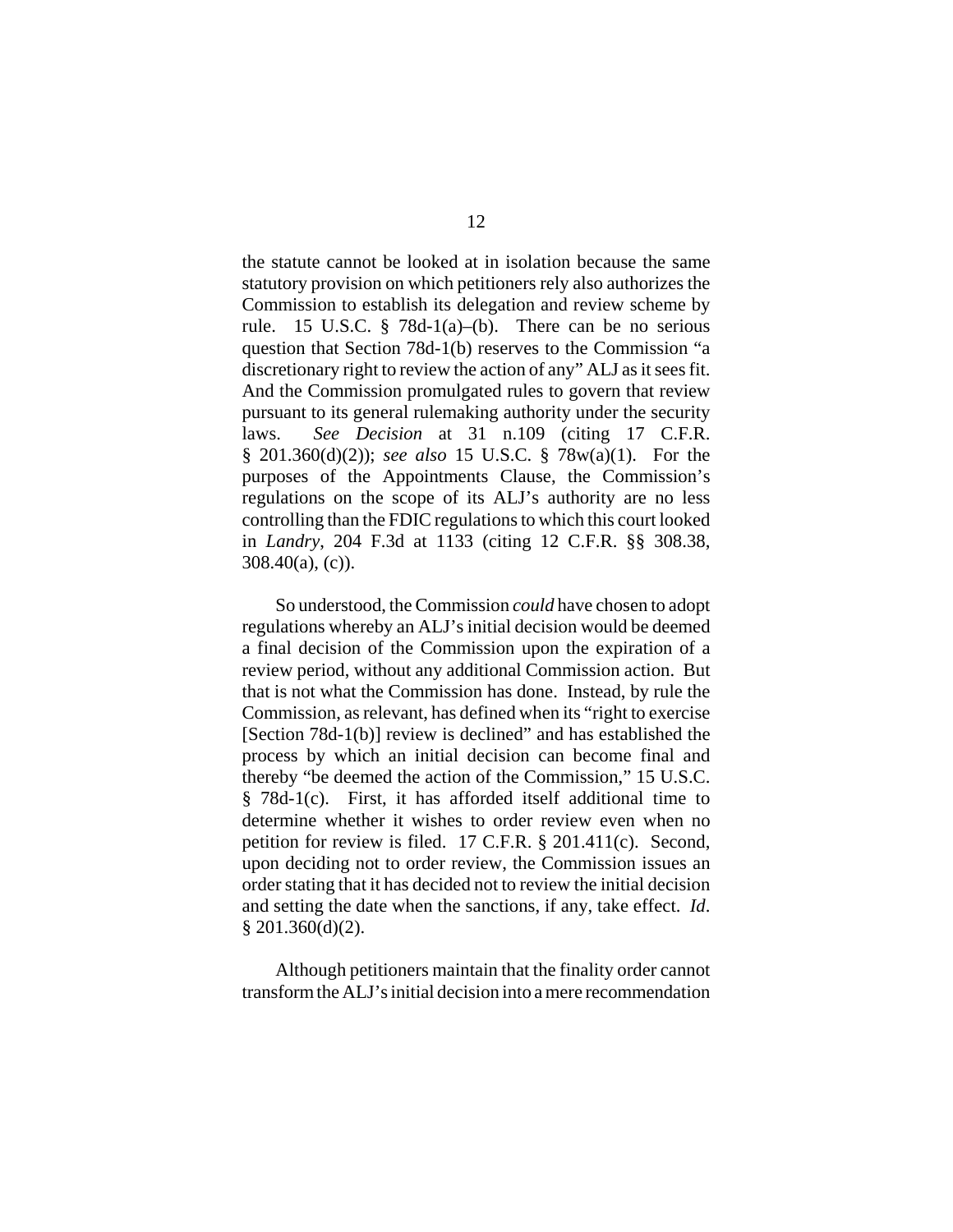because the "confirmatory order is a ministerial formality, akin to a court clerk's automatic issuance of the mandate after the time for seeking appellate review has expired," Petrs. Br. 36, the Commission has explained that the order plays a more critical role. Until the Commission determines not to order review, within the time allowed by its rules, *see e.g.*, 17 C.F.R. §§ 201.360(d)(2), 201.411(c), there is no final decision that can "be deemed the action of the Commission," 15 U.S.C. § 78d-1(c). As the Commission has emphasized, the initial decision becomes final when, and only when, the Commission issues the finality order, and not before then. *See Decision* at 31. Thus, the Commission must affirmatively act — by issuing the order — in every case. The Commission's final action is either in the form of a new decision after *de novo* review or, by declining to grant or order review, its embrace of the ALJ's initial decision as its own. In either event, the Commission has retained full decision-making powers, and the mere passage of time is not enough to establish finality. And even when there is not full review by the Commission, it is the act of issuing the finality order that makes the initial decision the action of the Commission within the meaning of the delegation statute. Indeed, as this court observed in *Jarkesy v. SEC*, 803 F.3d 9, 12–13 (D.C. Cir. 2015) (citing 17 C.F.R. §§ 201.360(d)(2), 201.411(a)), in holding that exhaustion of constitutional issues was required, the Commission alone issues final orders.

Put otherwise, the Commission's ALJs neither have been delegated sovereign authority to act independently of the Commission nor, by other means established by Congress, do they have the power to bind third parties, or the government itself, for the public benefit. *See* 31 Op. OLC at 87. The Commission's right of discretionary review under Section 78d-1(b) and adoption of its regulatory scheme for delegation pursuant to Section 78d-1(c) ensure that the politically accountable Commissioners have determined that an ALJ's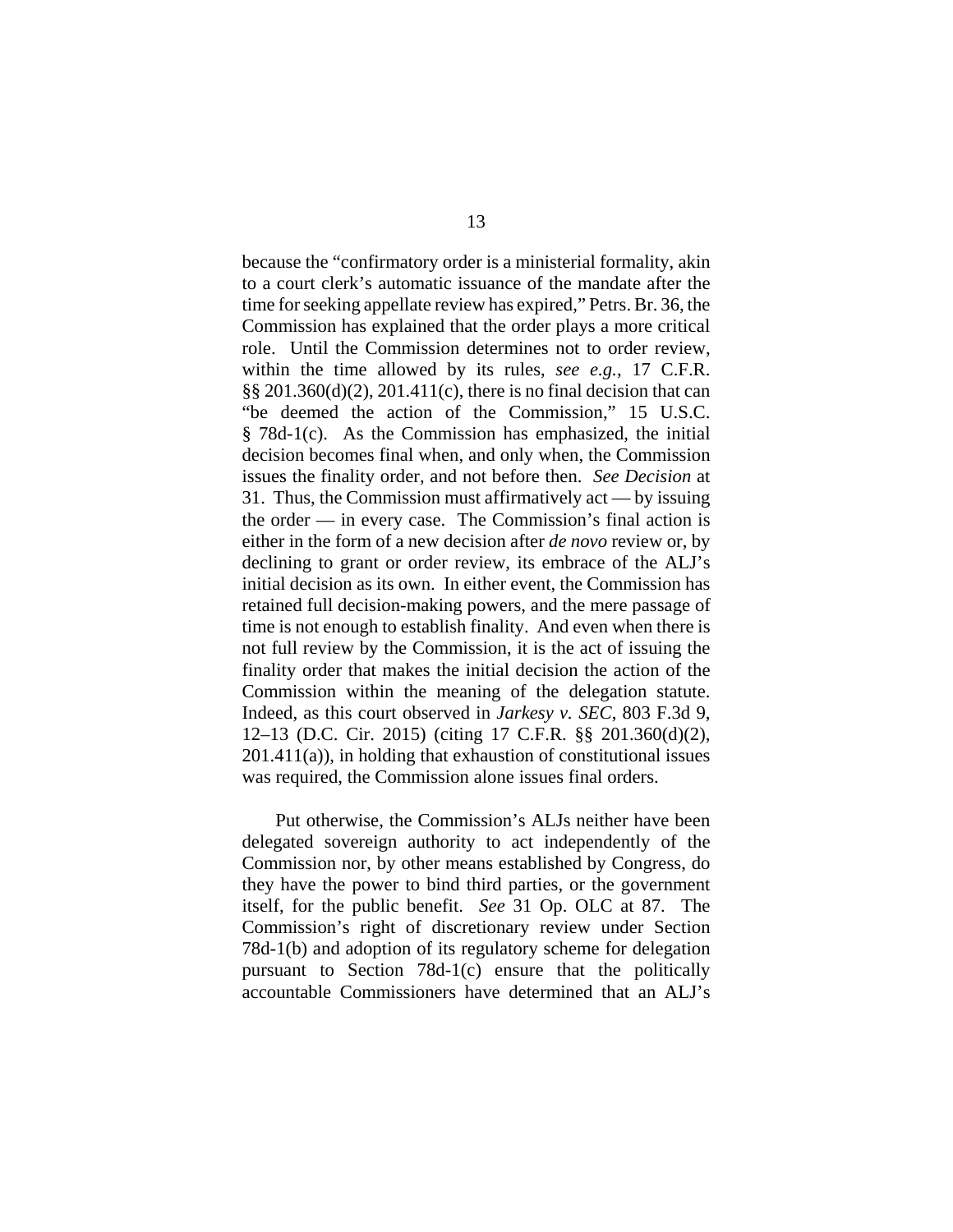initial decision is to be the final action of the Commission.

Petitioners object generally to this understanding of the Commission's delegation scheme, but it cannot seriously be argued that the Commission's regulatory scheme is not a reasonable interpretation of the statute, specifically defining the circumstances under which its "right to exercise . . . review is declined," 15 U.S.C. § 78d-1(c), and that the Commission's interpretation of the finality order is a reasonable interpretation of its regulations. *See Christopher SmithKline Beecham Corp.*, 132 S. Ct. 156, 2165–66 (2012). Further, nothing in the legislative history of Section 78d-1, the regulatory history of 17 C.F.R. § 201.360(d), or Commission precedent indicates Congress or the Commission intended that the ALJ who presides at an enforcement proceedings be delegated the sovereign power of the Commission to make the final decision. This is consistent with Congress's adoption of the President's reorganization proposal to provide "for greater flexibility in the handling of the business before the Commission," and "relieve the Commissioners from the necessity of dealing with many matters of lesser importance and thus conserve their time for the consideration of major matters of policy and planning." 1961 U.S.C.C.A.N. at 1351. The history of the Commission's finality regulation, 17 C.F.R. § 201.360(d)(2), demonstrates that the finality order was and remains an after-the-fact statement to the parties that the Commission has declined to order review. *See* 17 C.F.R. § 201.360(d)(1) (1995); Proposed Amendments to the Rules of Practice and Related Provisions, Exchange Act Release No. 34-48832, 2003 WL 22827684, at \*12 (Nov. 23, 2003). And the Commission's precedent in *Alchemy Ventures, Inc*., Release No. 70708, 2013 WL 6173809 (Oct. 17, 2013); *see* Petrs. Br. 32 n.5, resolved an ambiguity, ruling that even in cases of defaults ALJs must issue initial decisions as required by Commission rules; it left enforceable outstanding default orders but made clear that ALJs do not have authority to proceed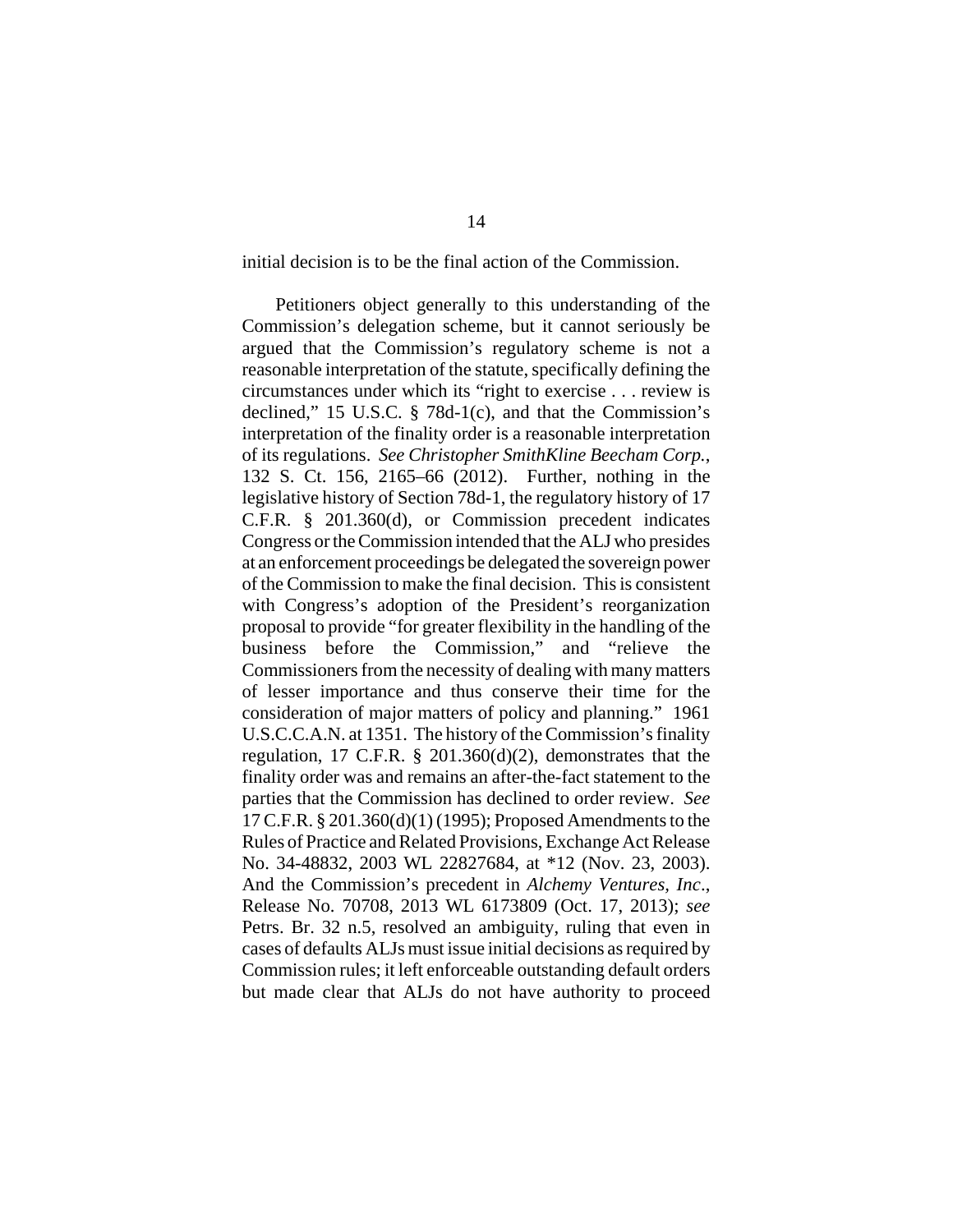without issuing initial decisions. *Id*. at \*2–4 (citing17 C.F.R. § 201.360(d)).

Because the Commission has reasonably interpreted its regulatory regime to mean that no initial decision of its ALJs is independently final, such initial decisions are no more final than the recommended decisions issued by FDIC ALJs. This is so even though the FDIC's regulations limit its ALJs to issuing "recommended decisions" and require the FDIC to consider and decide every case, whereas the Commission can choose not to order or grant full review of a case. Based on the Commission's interpretation of its delegation scheme, the difference between the FDIC's recommended decisions and the Commission's initial decisions is "illusory." Resp't. Br. 28. As discussed, the Commission can always grant review on its own initiative, and so it must consider every initial decision, including those in which it does not order review. 15 U.S.C. § 78d-1(b); 17 C.F.R. §§ 201.360(d)(2), 201.411(c). It gives itself time to decide whether to order review and must always issue a finality order to indicate whether it has declined review. 17 C.F.R. §§ 201.360(d)(2), 201.411(c). Petitioners offer neither reason to understand the finality order to be merely a rubber stamp, nor evidence that initial decisions of which the Commission does not order full review receive no substantive consideration as part of this process. That is, petitioners have not substantiated that a finality order is just like a clerk automatically issuing a mandate, Petrs. Br. 36, and, in so asserting, have ignored that clerks have no authority to review orders or decline to issue mandates. It is also worth noting that the differences between the two regimes are not as stark as petitioners suggest. In either the FDIC or Commission system, issues of law and fact can go unreviewed; the FDIC's regulations do not require the Board to consider issues of fact and law unless a party raises the issue before the Board (after having raised it before an ALJ), *see* 12 C.F.R. § 308.40(c)(1); *see also id.* § 308.39(b)(2).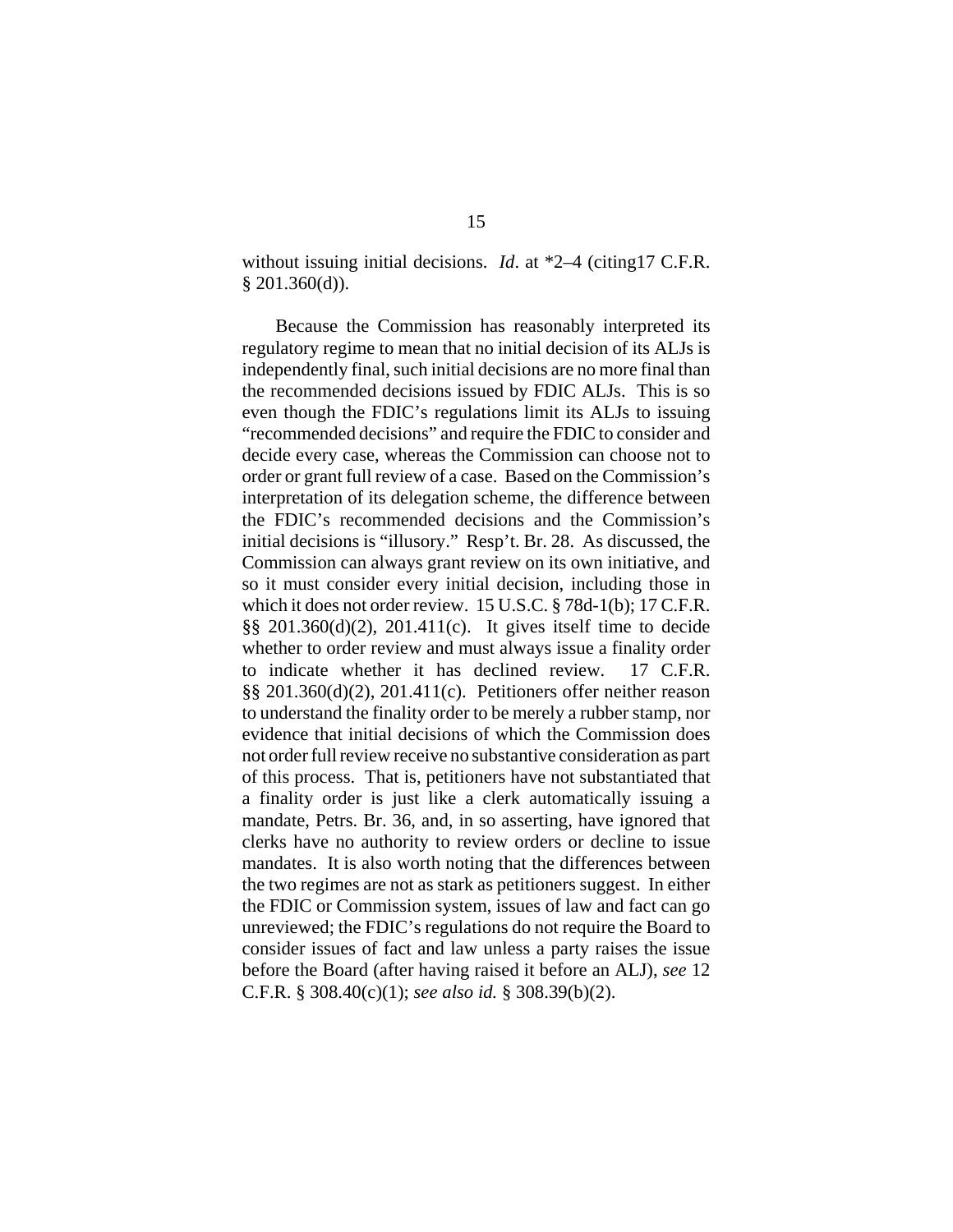In a further attempt to distinguish the FDIC regime considered in *Landry*, petitioners contend that even if Commission ALJs do not issue final decisions, they still exercise greater authority than FDIC ALJs in view of differences in the scope of review of the ALJ's decisions. But the Commission's scope of review is no more deferential than that of the FDIC Board. It reviews an ALJ's decision *de novo* and "may affirm, reverse, modify, [or] set aside" the initial decision, "in whole or in part," and it "may make any findings or conclusions that in its judgment are proper and on the basis of the record." 17 C.F.R. § 201.411(a). It "ultimately controls the record for review and decides what is in the record." *Decision* at 31. It may "remand for further proceedings," 17 C.F.R. § 201.411(a), as it did in petitioners' case, "remand . . . for the taking of additional evidence," or "hear additional evidence" itself. *Id.* § 201.452. Furthermore, if "a majority of participating Commissioners do not agree to a disposition on the merits, the initial decision shall be of no effect." *Id.* § 201.411(f). To the same extent the Commission may sometimes defer to the credibility determinations of its ALJs, *see, e.g.*, *Clawson*, Exchange Act Release No. 48143, 2003 WL 21539920, at \*2 (July 9, 2003), so too may the FDIC, *see Landry*, 1999 WL 440608, at \*23 (May 25, 1999). The FDIC and the Commission may defer to credibility determinations where the record provides no basis for disturbing the finding, but an agency is not required to adopt the credibility determinations of an ALJ, *see Kay v. FCC*, 396 F.3d 1184, 1189 (D.C. Cir. 2005) (citing 5 U.S.C. § 557(b)). By contrast, the Tax Court in *Freytag* was "required to defer" to the special trial judge's "factual and credibility findings unless they were clearly erroneous," *Landry*, 204 F.3d at 1133. Petitioners' reliance on 17 C.F.R.  $\S 201.411(b)(2)(ii)(A)$  is misplaced; that rule refers to the criteria the Commission considers in deciding whether to grant a petition for review, not the subsequent proceedings, *see* 17 C.F.R. § 201.411(a), and not the Commission's determination of whether to order *sua sponte*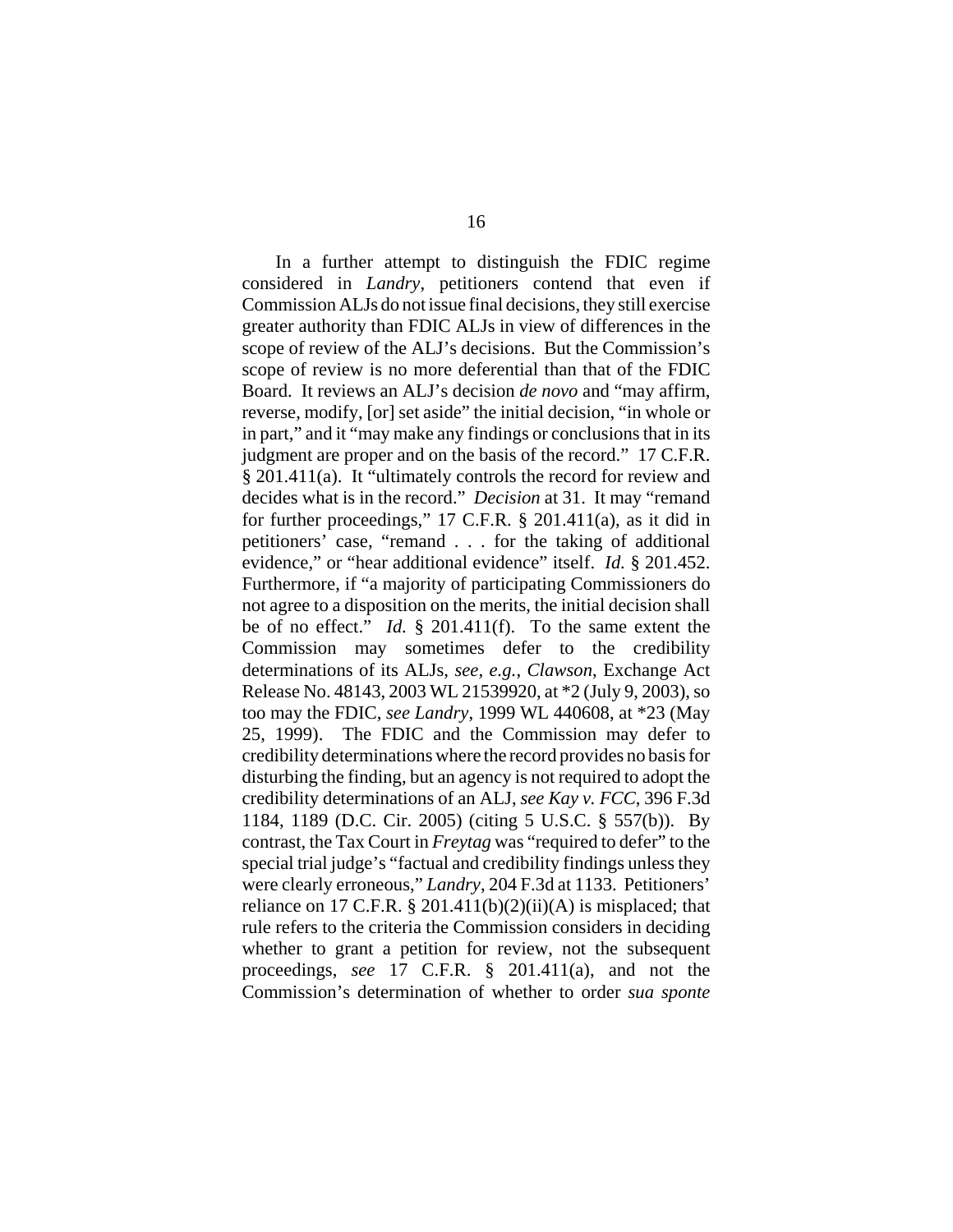review, *see id.* § 201.411(c).

Contrary to petitioners' suggestion, the Commission's treatment of a Commission ALJ's initial decision is not inconsistent with the treatment given to initial decisions in the APA, which provides where an agency does not exercise its authority of review, the ALJ's initial decision "becomes the decision of the agency without further proceedings." 5 U.S.C. § 557(b); *see also* U.S. Dep't of Justice, *Attorney General's Manual on the Administrative Procedure Act* 82–83 (1947). As discussed, an initial decision is "deemed to be the decision of the Commission" but only after that decision has been embraced by the Commissioners as their own. Even though the APA may permit agencies to establish different processes, whereby an ALJ's initial decision can become final and binding on third parties, the Commission was not required to do so. Congress considered and rejected proposals to transfer final decisionmaking authority from agency officials to presidentially appointed judges in a separate administrative court with powers similar to those generally vested in Article I courts. *See* H.R. Rep. No. 79-1980, at 8 (1946), *reprinted in Legislative History of Administrative Procedure Act*, at 242 (1946). It determined hearing examiners (now ALJs) should continue to be located within each agency and should have independence within the Civil Service System with regard to tenure and compensation. *See Ramspeck v. Federal Trial Exam'rs Conference*, 345 U.S. 128, 132  $\&$  n.2 (1953). But that independence did not mean they were unaccountable to the agency for which they are working. The *Attorney General's Manual on the Administrative Procedure Act* 83*,* explained Congress envisioned that notwithstanding an ALJ's initial decision, the agency could retain "complete freedom of decision." As a contemporaneous interpretation, the Manual is given "considerable weight." *Brock v. Cathedral Bluffs Shale Oil Co.*, 796 F.2d 533, 537 (D.C. Cir. 1986) (quoting *Pacific Gas & Elec. Co. v. FPC*, 506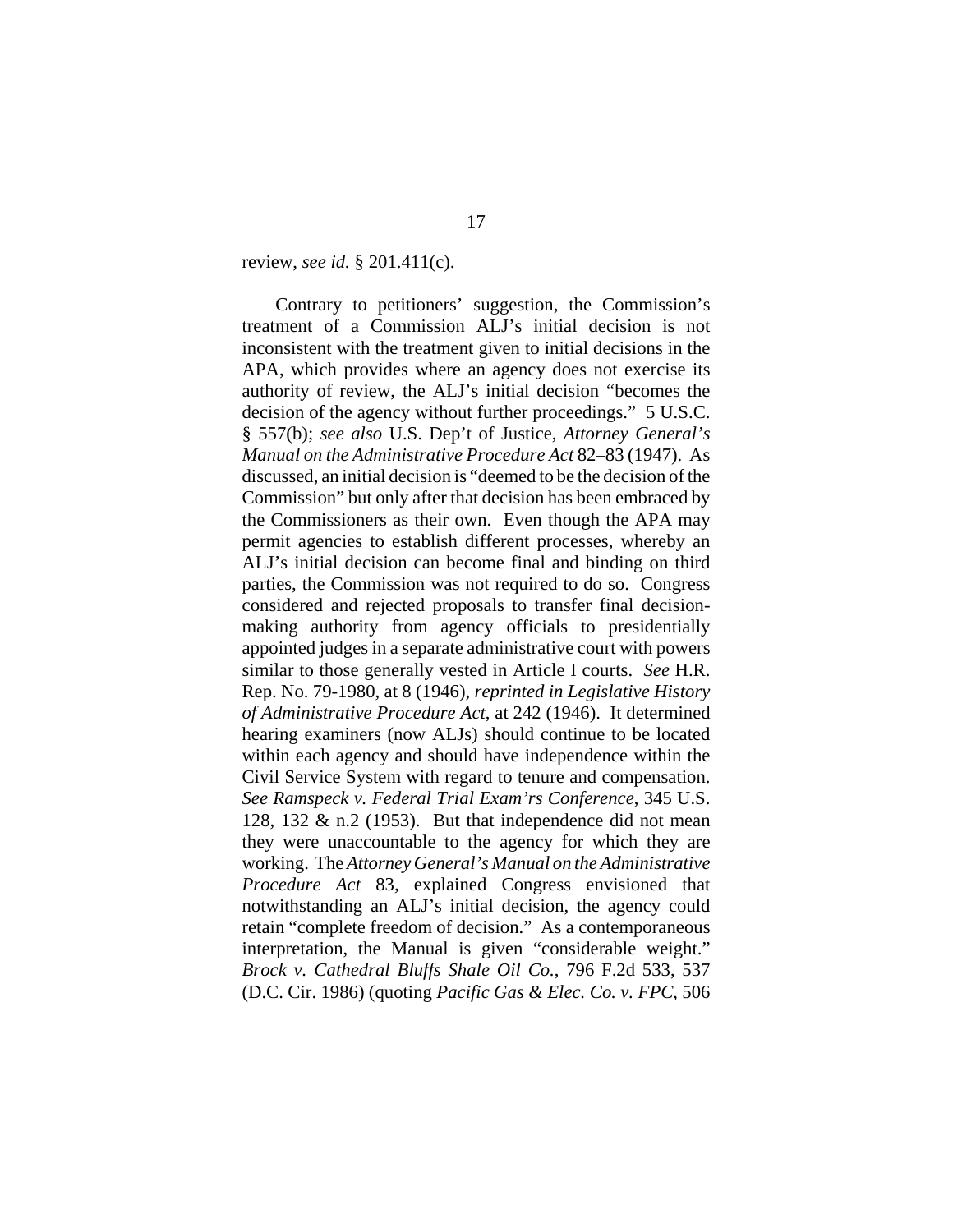F.2d 33, 38 n.17 (D.C. Cir. 1974) (noting active role played by the Attorney General in the formation and implementation of the APA)). The APA provides, thus, that on appeal from or review of the initial decision, the agency "has all the powers which it would have in making the initial decision," and even on questions of fact, *Kay*, 396 F.3d at 1189 (quoting 5 U.S.C. § 557), "an agency reviewing an ALJ decision is not in a position analogous to a court of appeals reviewing a case tried to a district court," *id.* In this way, Congress left to the agency the flexibility to have final authority in agency proceedings while providing Civil Service protections to ALJs in response to concerns their actions were influenced by a desire to curry favor with agency heads. *See Ramspeck*, 345 U.S. at 132 & n.3, 142.

Finally, petitioners point to nothing in the securities laws that suggests Congress intended that Commission ALJs be appointed as if Officers. They do point to the reference to "officers of the Commission" in 15 U.S.C. § 77u, but there is no indication Congress intended these officers to be synonymous with "Officers of the United States" under the Appointments Clause. Of course, petitioners contend that Congress was constitutionally required to make the Commission ALJs inferior Officers based on the duties they perform. But having failed to demonstrate that Commission ALJs perform such duties as would invoke that requirement, this court could not cast aside a carefully devised scheme established after years of legislative consideration and agency implementation. *See* 5 U.S.C. §§ 3105, 3313; *see also* Civil Service Reform Act of 1978, Pub. L. 95-454, 92 Stat. 1111.

## **III.**

We turn, then, to petitioners' challenges to the Commission's liability findings and its choice of sanction, principally on the ground that punishment is being imposed for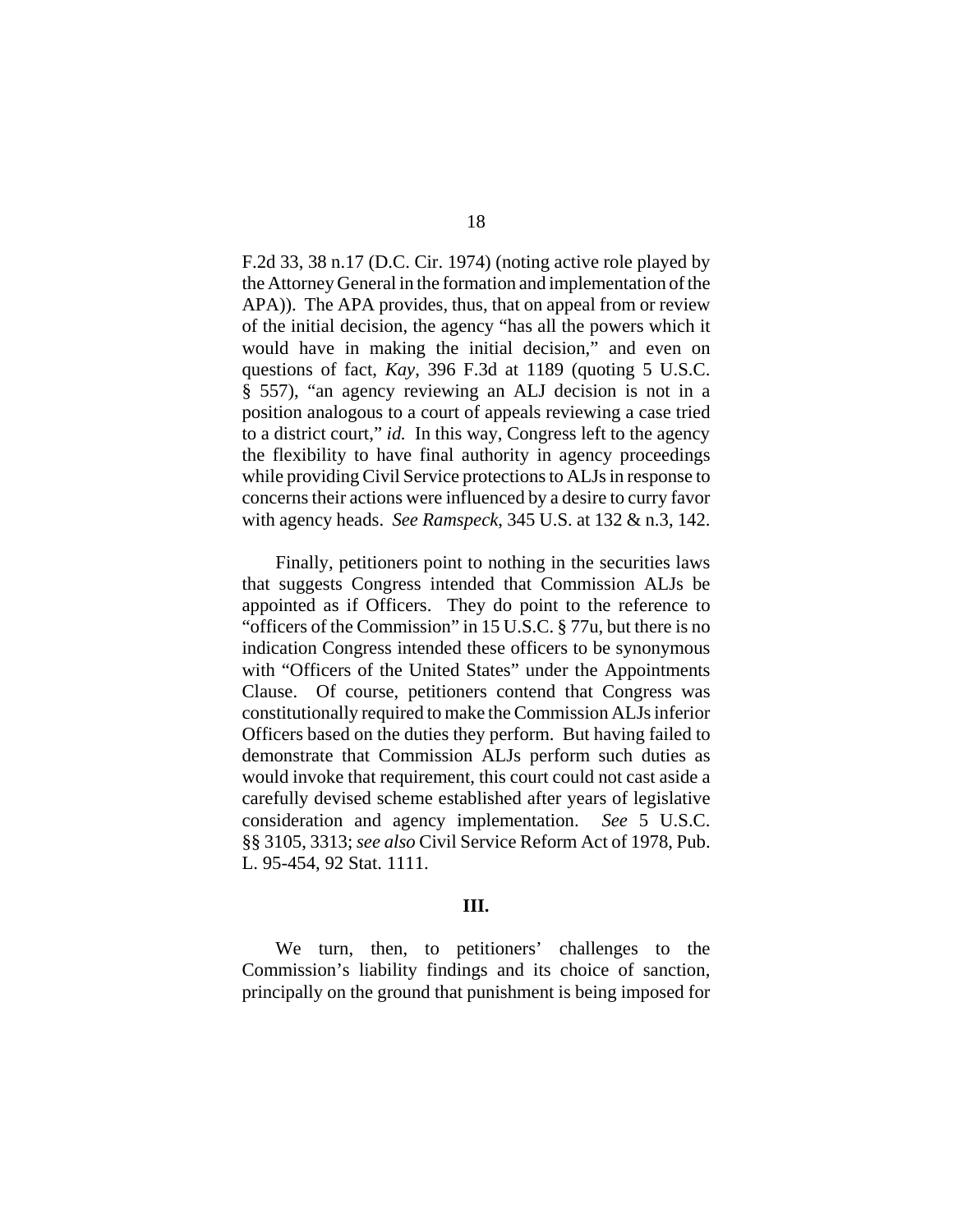conduct that was not unlawful at the time it occurred. They view the Enforcement Division's "entire case" to have been that petitioners misled investors by describing their presentation of how their "Buckets-of-Money" strategy would have performed historically as a "backtest" even though it was not based only on historical data and instead utilized a mix of historical data and assumptions. Petrs. Br. 45. In their view, the presentation set forth all of the assumptions that went into their backtests and so could not have been understood to have relied only on historical data.

**A.** 

The question for the court is whether there was substantial evidence to support the Commission's determination that, by touting their investment strategy through the false promise of "backtested" historical success, petitioners violated the antifraud provisions of the Investment Advisers Act. *See Koch v. SEC*, 793 F.3d 147, 151–52 (D.C. Cir. 2015) (quoting 15 U.S.C. §§ 78y(a)(4), 80b-13(a)); *Kornman v. SEC*, 592 F.3d 173, 184 (D.C. Cir. 2010). Our review is deferential. Substantial evidence means only "such relevant evidence as a reasonable mind might accept as adequate to support a conclusion." *Koch*, 793 F.3d at 151–52 (quoting *Pierce v. Underwood*, 487 U.S. 552, 565 (1988)). The Commission's "conclusions may be set aside only if arbitrary, capricious, an abuse of discretion, or otherwise not in accordance with law." *Id.* at 152 (quoting *Graham v. SEC*, 222 F.3d 994, 999–1000 (D.C. Cir. 2000)); *see also Rapoport v. SEC*, 682 F.3d 98, 103 (D.C. Cir. 2012).

The Commission found that petitioners had violated the Investment Advisers Act, *see supra* note 1, as a result of factual misrepresentations they made in their presentations at free retirement-planning seminars. During these presentations, petitioners advocated a "Buckets-of-Money" investment strategy, which called for spreading investments among several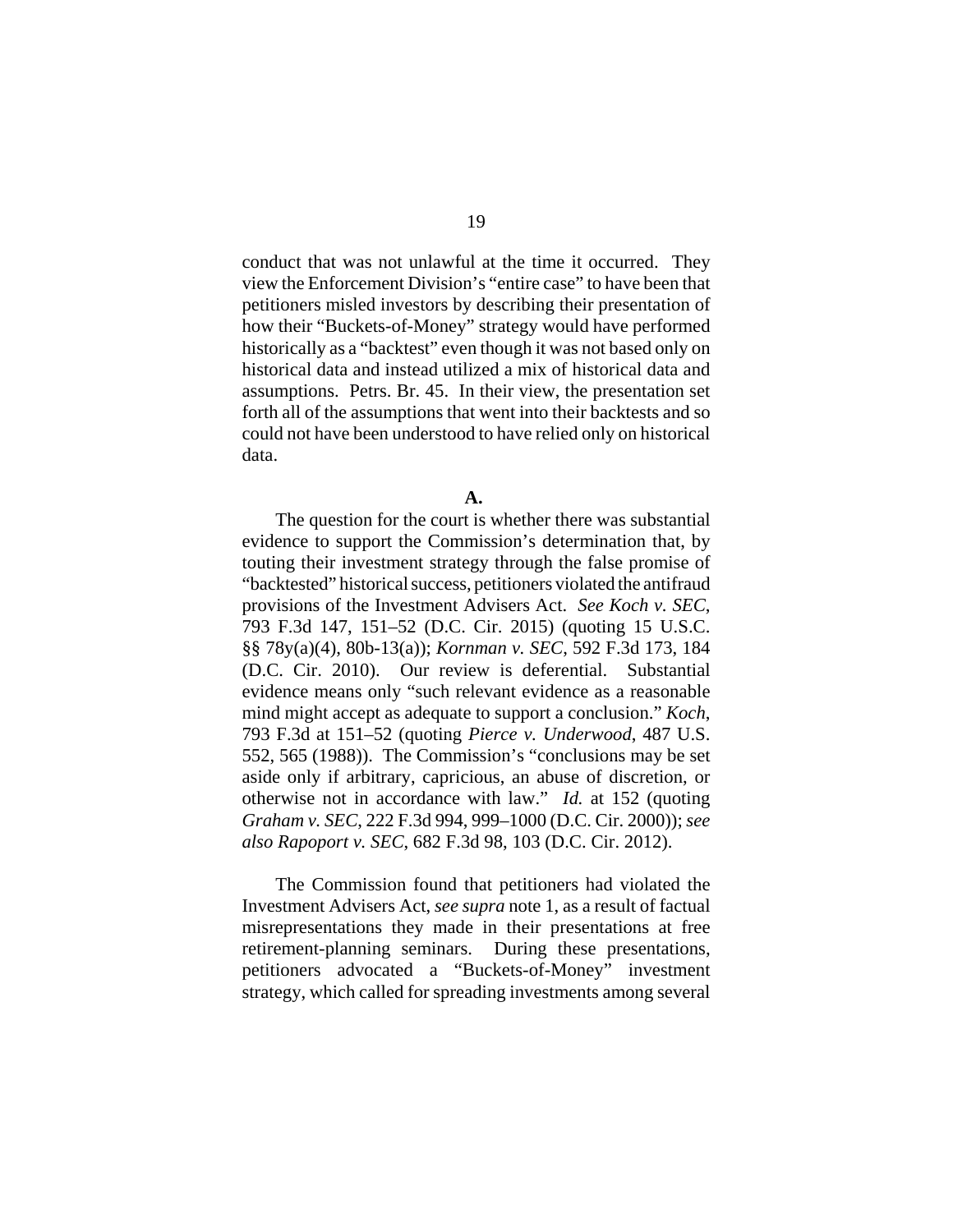types of assets that vary in degrees of risk and liquidity. The core benefit of the strategy, petitioners claimed, was that prospective clients could live comfortably off of their investment income while also leaving a large inheritance. During nearly forty seminars, petitioners used a slideshow to illustrate how this strategy would have performed relative to other common investment strategies. Rather than present a purely hypothetical example about how the strategy might perform, petitioners illustrated how the investment strategy would have performed for a fictional couple retiring during the historic economic downturns in the "1973/74 Grizzly Bear" market and in 1966. Each example showed that a couple using the "Buckets-of-Money" strategy would have increased the value of their investments despite the market downturns and would have done much better than those utilizing other investment strategies.

To find violations of Sections 206(1), (2), and (4) of the Investment Advisers Act, the Commission required evidence from which it could find that petitioners made statements that were misleading either because they misstated a fact or omitted a fact necessary to clarify the statement, and that those misstatements or omissions were material. *Decision* at 17; 15 U.S.C.  $§$  80b-6(1), (2), (4). In addition, for a violation of Section 206(1), the Commission needed evidence that those statements were made with scienter. *Decision* at 17*.*

The Commission found that petitioners' "Buckets-of-Money" presentation was misleading for three reasons:

1. Petitioners misled prospective investors by stating that they were backtesting the "Buckets-of-Money" investment strategy. *Decision* at 17–18. The actual testing had not used only historical data and instead relied on a mix of historical data and assumptions about the inflation rate and the rate of return on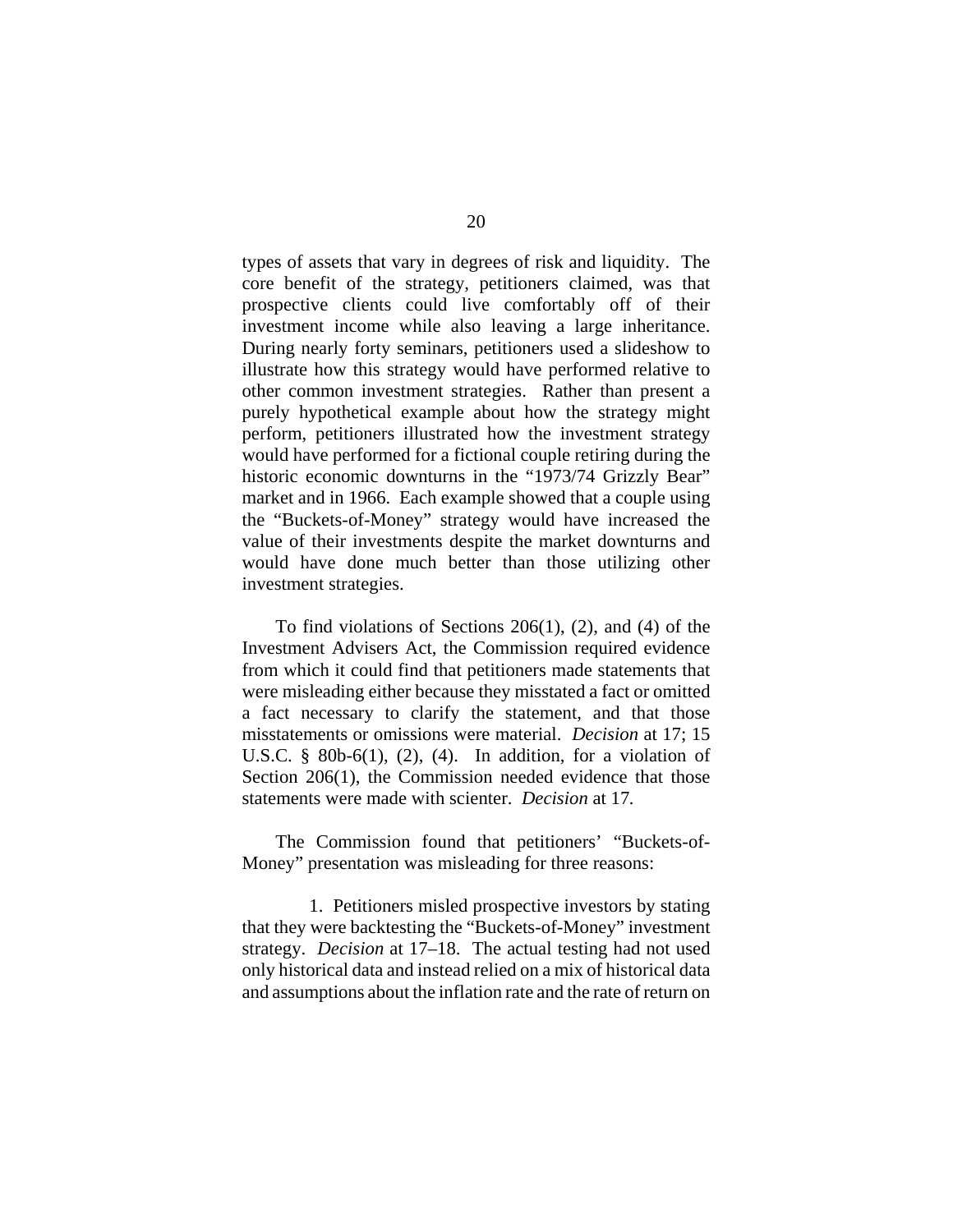one type of asset on which the strategy relied, Real Estate Investment Trusts ("REITs"). *Id.* at 17–18, 23–26. Petitioners presented their investment strategy as so effective that it would have weathered historical periods of market volatility, and nowhere suggested that they were presenting mere abstract hypotheticals. In that context, stating as "backtest" results figures that did not rely exclusively on historical data was misleading. *Id.* In addition, petitioners should not have been able to say that they backtested the "Buckets-of-Money" investment strategy when they had failed to implement what petitioners had described as a key part of the strategy: shifting (or "rebucketizing") assets from the riskiest buckets of assets to safer buckets of assets once assets in the safest buckets were spent. *Id.* at 18–19, 25. This "rebucketizing" ensured that prospective investors would never have all of their assets in the riskiest bucket.

2. Petitioners misled prospective investors by presenting the *results* that they featured in their presentations. *Id.* at 18. Petitioners represented that individuals using their "Buckets-of-Money" investment strategy starting in 1966 or 1973 would have seen the value of their investments increase. This result was based on flawed assumptions because petitioners underestimated the effect of inflation and overestimated the expected REIT returns, thereby dramatically departing from historical reality. *See id.* Further, the failure to "rebucketize" meant that the presented result was based on an artificially high percentage of assets in stocks during the time the stock market happened to be performing well. *Id.* at 18–19. Had petitioners utilized more realistic estimates and "rebucketized," as they insisted their strategy required, they would have had to show that the "Buckets-of-Money" investment strategy had run out of assets rather than grown as advertised. *Id.* at 18.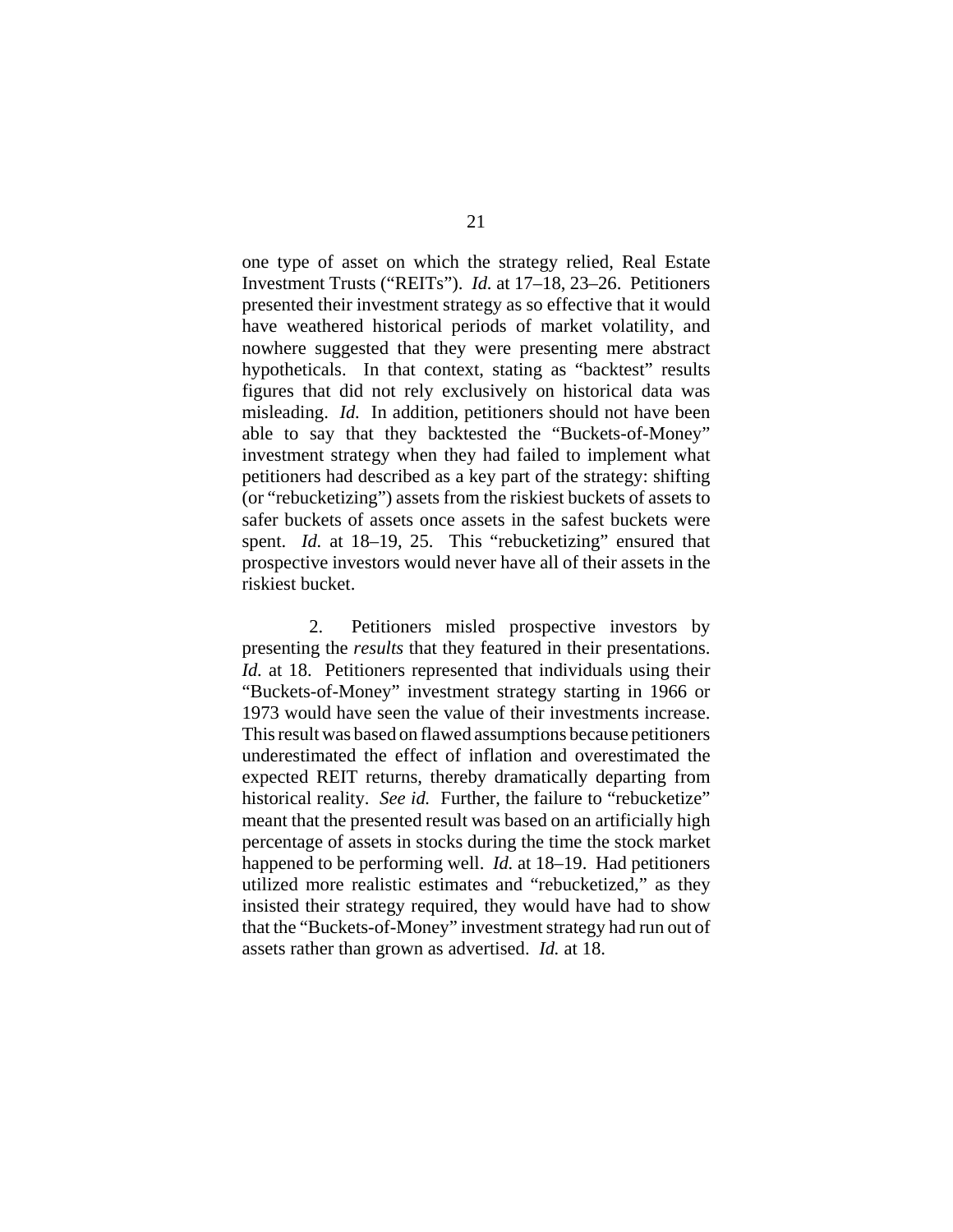3. Petitioners' stated result of the 1973 backtest was misleading because, even using their assumptions, the result could not be replicated and because petitioners failed to provide any documentary support for the result they presented to prospective clients. *Id.* at 17, 19. Thus, petitioners "either fabricated the 1973 backtest result or presented it to seminar attendees without ensuring its accuracy." *Id.* at 19.

The Commission also found that these misrepresentations were material because they would have been significant to a reasonable investor in determining whether to adopt the "Buckets-of-Money" investment strategy. *Id.* at 19 & n.63 (citing *Basic Inc. v. Levinson*, 485 U.S. 224, 231–32 (1988)). In support, the Commission referenced testimony from potential investors who were present during some of the presentations. Further, because petitioners designed the slides and would have been aware of the risk of misleading prospective clients as a result of their misrepresentations, the Commission found that petitioners acted with scienter because they had been at least reckless in presenting the backtest slides. *Id.* at 19–20.

Petitioners challenge all three bases for the Commission's determination that the slides were misleading as well as the materiality of the misstatement of the 1973 results and the finding of scienter. When viewed in the context of the presentation, as a whole, petitioners maintain that there was not substantial evidence to support the Commission's finding that they misled prospective clients by stating that they had backtested the "Buckets-of-Money" investment strategy. Rather, they claim, the absence of any settled meaning of the term "backtest" meant that their use of the term, standing alone, did not necessarily imply that the "backtest" analysis would use only historical data. Such an implication was all the more remarkable, in petitioners' view, given the disclaimers on their slides stating that this particular backtest would utilize some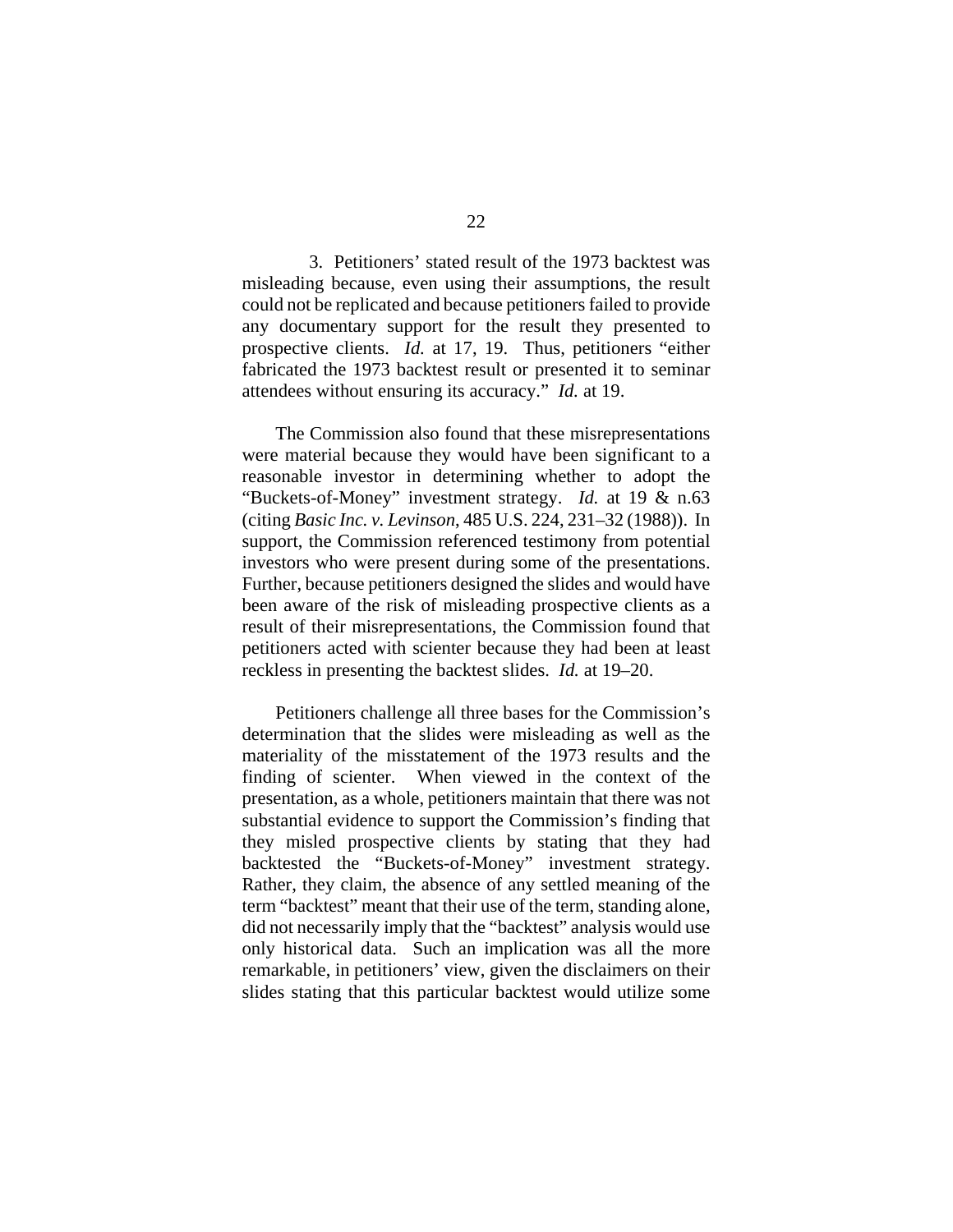hypothetical assumptions. Further, in their view, it was not misleading to state they had backtested the "Buckets-of-Money" investment strategy even if they had not "rebucketized" the assets in the way initially described in the strategy. Although petitioners acknowledge that they referenced "rebucketizing" in the slides, their view is that there was no evidence that "rebucketizing" was a necessary — as opposed to an optional and more advanced — component of the "Buckets-of-Money" investment strategy.

There is substantial evidence to support the Commission's finding that petitioners' "Buckets-of-Money" presentation promised to provide an historical-data-only backtest where the analysis would account for "rebucketizing." As the Commission found, experts for petitioners and the government agreed that the term backtest typically referred to the use of historical, not assumed, data. *Id.* at 17. The Commission emphasized that petitioners "introduced no expert testimony to establish industry practice, and their own inflation and REIT experts agreed that backtests use historical rates." *Id.* at 26. The Commission accorded little weight to a single mutual fund promotional brochure emphasized by petitioners because, although the brochure used the term backtest in connection with an assumed inflation rate, two other brochures used historical rates in connection with their backtests. *Id.*

Furthermore, the Commission did not rest its analysis exclusively on petitioners' use of the word "backtest" or the Commission's understanding that the term meant an historicaldata-only analysis. In response to petitioners' argument that it would be unfair for the Commission to apply a newly established definition to find petitioners conduct unlawful, the Commission explained that it was not attempting to define "backtest" for all purposes. *Id.* at 25. Rather, what was misleading was the statement to seminar attendees that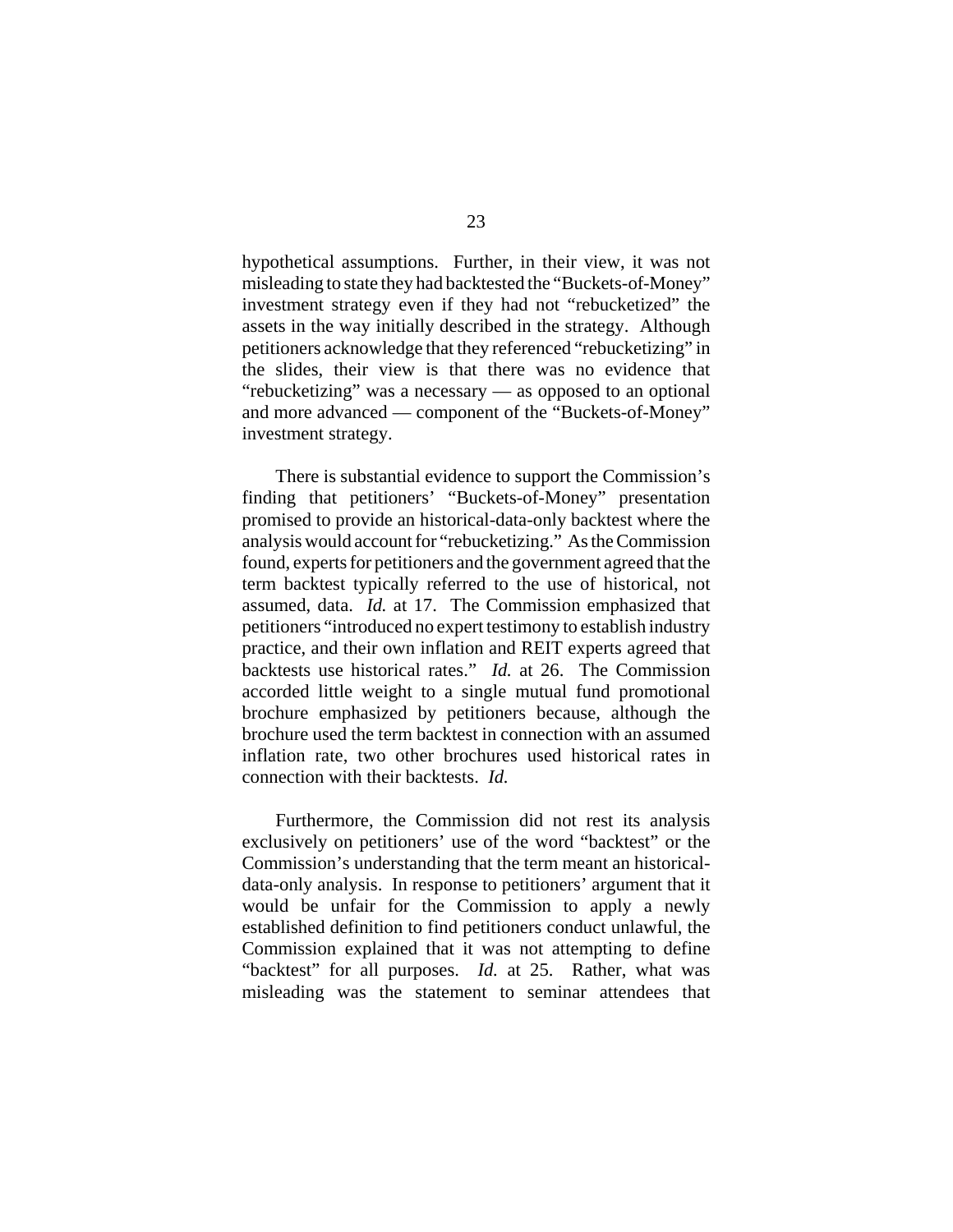petitioners had analyzed how the "Buckets-of-Money" investment strategy would have performed in the past. *Id.* That is, not only had petitioners used the word "backtest" in their presentations, they had also introduced both historical illustrations (1973 and 1966) by asking what would have happened had a couple used the "Buckets-of-Money" investment strategy at these times. To answer accurately how the strategy would have performed historically would require the use of historical data. Thus, it was misleading for petitioners not to inform seminar attendees that petitioners' backtest could not accurately answer that question. *Id.* And for that reason, even though the presentation contained disclaimers that some assumptions would be used in the historical backtests, the Commission concluded that petitioners had not altered "the overall impression that [they] had performed backtests showing how the ["Buckets-of-Money" investment] strategy would have performed during the two historical periods." *Id.* at 23.

Petitioners likewise fail to undermine the Commission's finding that a slide purporting to backtest the "Buckets-of-Money" investment strategy would be understood by a reasonable investor to include "rebucketizing" of assets. *Id.* at 25. Contrary to the government's suggestion, petitioners did argue to the Commission that "rebucketizing" was not an essential part of the "Buckets-of-Money" investment strategy, *see* Petrs. Br. to Comm'n 14–15 (2014). The Commission rejected that argument and substantial evidence supports its finding that "rebucketizing" was an essential part of the "Buckets-of-Money" investment strategy so that any purported backtest of that strategy would imply that "rebucketizing" was taking place. Raymond J. Lucia acknowledged that an investor should never have one-hundred percent of his assets in stocks, and made related statements that an investor should not draw income directly from his stock portfolio, both of which would have been necessary over the period of the backtests absent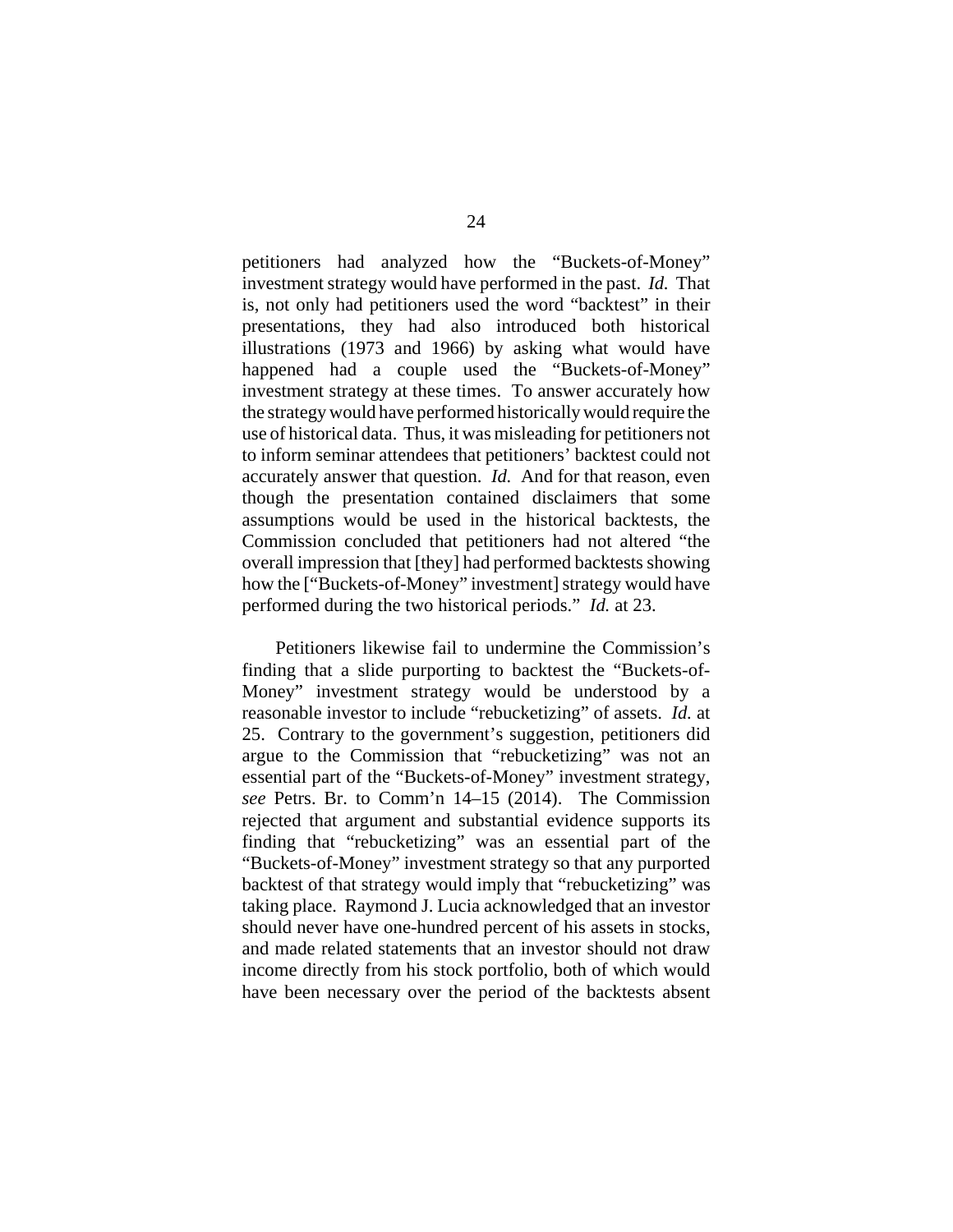"rebucketizing." *Decision* at 14. Further, when petitioners first introduced the "Buckets-of-Money" investment strategy in their presentation, a slide stated that "rebucketizing" would take place after the non-stock income buckets were exhausted as funds were used for living expenses. Because petitioners never made clear in their presentations that the historical analyses did not include "rebucketizing," and there is no evidence that the backtest must have been understood not to include "rebucketizing," the Commission's finding that "rebucketizing" was essential is supported by substantial evidence in the record.

Petitioners also fail to show that the Commission erred in finding that it was misleading for them to present results that overstated how the "Buckets-of-Money" investment strategy would have performed historically. *Id.* at 18. As the Commission found, petitioners' assumed inflation and REIT rates were [flawed] and had the effect of dramatically overstating the results of the historical analysis. *Id.* at 18–19. For example, the use of a flat 3% inflation rate understated the effect of inflation when the actual inflation rate reached double digits in the late 1970s and early 1980s. *Id.* at 18. Also, the failure to "rebucketize" had the effect of overstating gains. *Id.* at 18–19. Petitioners attempt to justify the use of assumptions generally, referencing the disclaimers in the slides, but nowhere maintain that the assumptions they chose could be expected to produce results that approximated historic performance. *Id.*

Petitioners take another tack in challenging the Commission's finding that using petitioners' flawed assumptions would not produce the 1973 backtest result represented in the slides. Here, they principally maintain that the Commission never charged the error in the 1973 backtest result and that they therefore had no notice that the erroneous result was under scrutiny. In fact, the charging document provided adequate notice. Incorporating the facts underlying the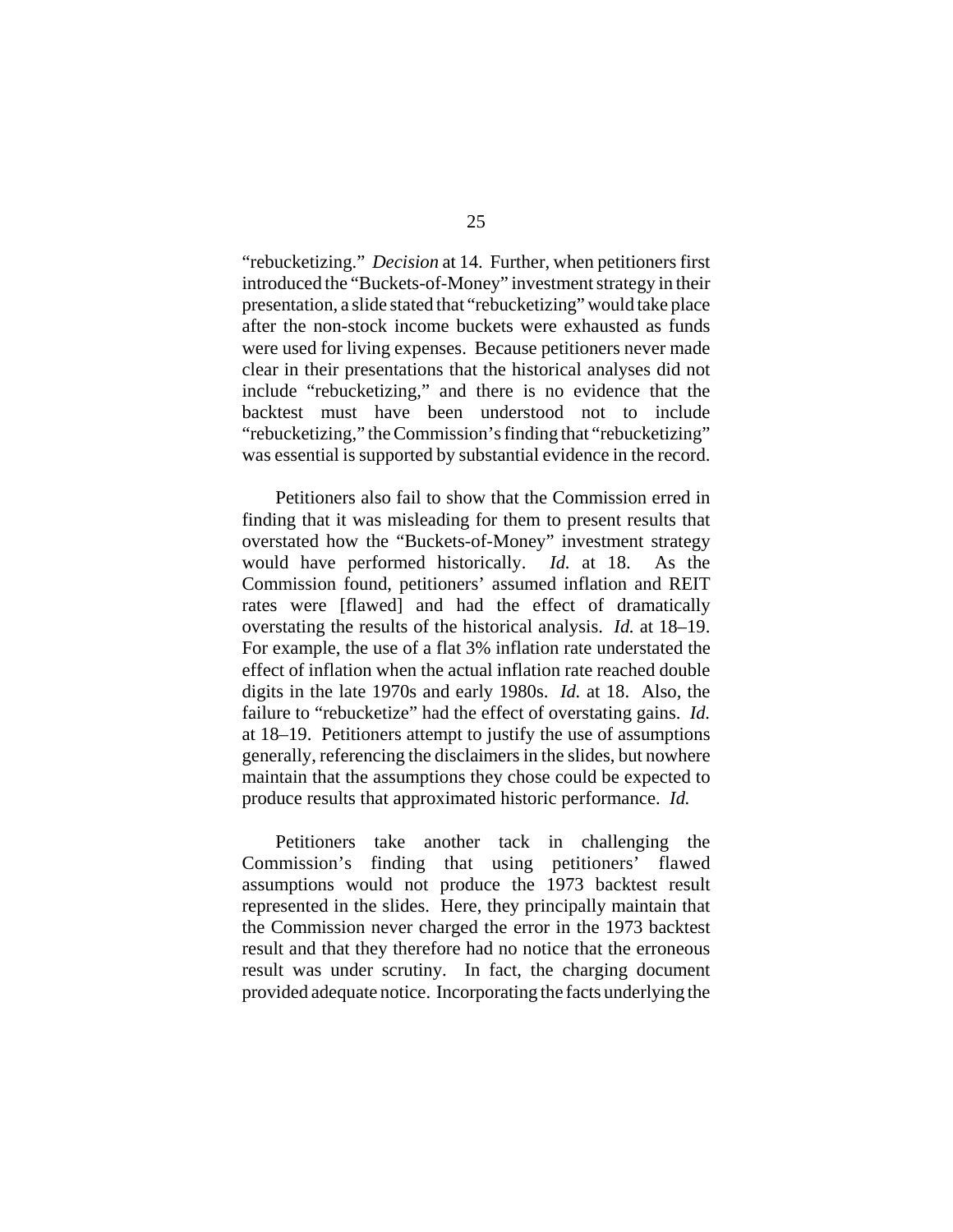alleged violations, the charging document alleged that petitioners "failed to keep adequate records" and that the spreadsheet records they maintained failed to "duplicate the advertised investment strategy." *Raymond J. Lucia Cos., Inc.*, Exchange Act Release No. 67781, at 9. The Commission's finding that the 1973 backtest result was either "fabricated" or inaccurate was an outgrowth of this charge as it became clear there was no documentary proof of the presented 1973 backtest result. *Decision* at 8, 19. Petitioners admitted during the hearing that the spreadsheets they produced to substantiate the result were not actually used and included different assumptions than were relied upon in the 1973 backtest shown to potential investors. *Id.* They also admitted that the assumptions presented in the slides could not be used to generate documentary proof of the 1973 result because they had used a different set of assumptions. *Id.* Further, petitioners' expert repeated the analysis with this different set of assumptions and still was unable to replicate the 1973 result. *Id.* The Commission's finding that it was misleading for petitioners to present a result for which they had no support, particularly when the result overstated the success of the "Buckets-of-Money" investment strategy, is supported by substantial evidence.

Petitioners' challenge to the Commission's finding that the misstatement about the 1973 backtest result was material is no more persuasive. A statement is "material" so long as there is a "substantial likelihood that the disclosure of the omitted fact would have been viewed by the reasonable investor as having significantly altered the 'total mix' of information made available." *Basic Inc. v. Levinson*, 485 U.S. 224, 231–32 (1988) (quoting *TSC Indus., Inc. v. Northway, Inc.* 426 U.S. 438, 449 (1976)). Petitioners suggest that the misrepresentation could not have been material because the 1973 result presented in the slide understated the success of using the "Buckets-of-Money" investment strategy. But this suggestion rests solely on the 1973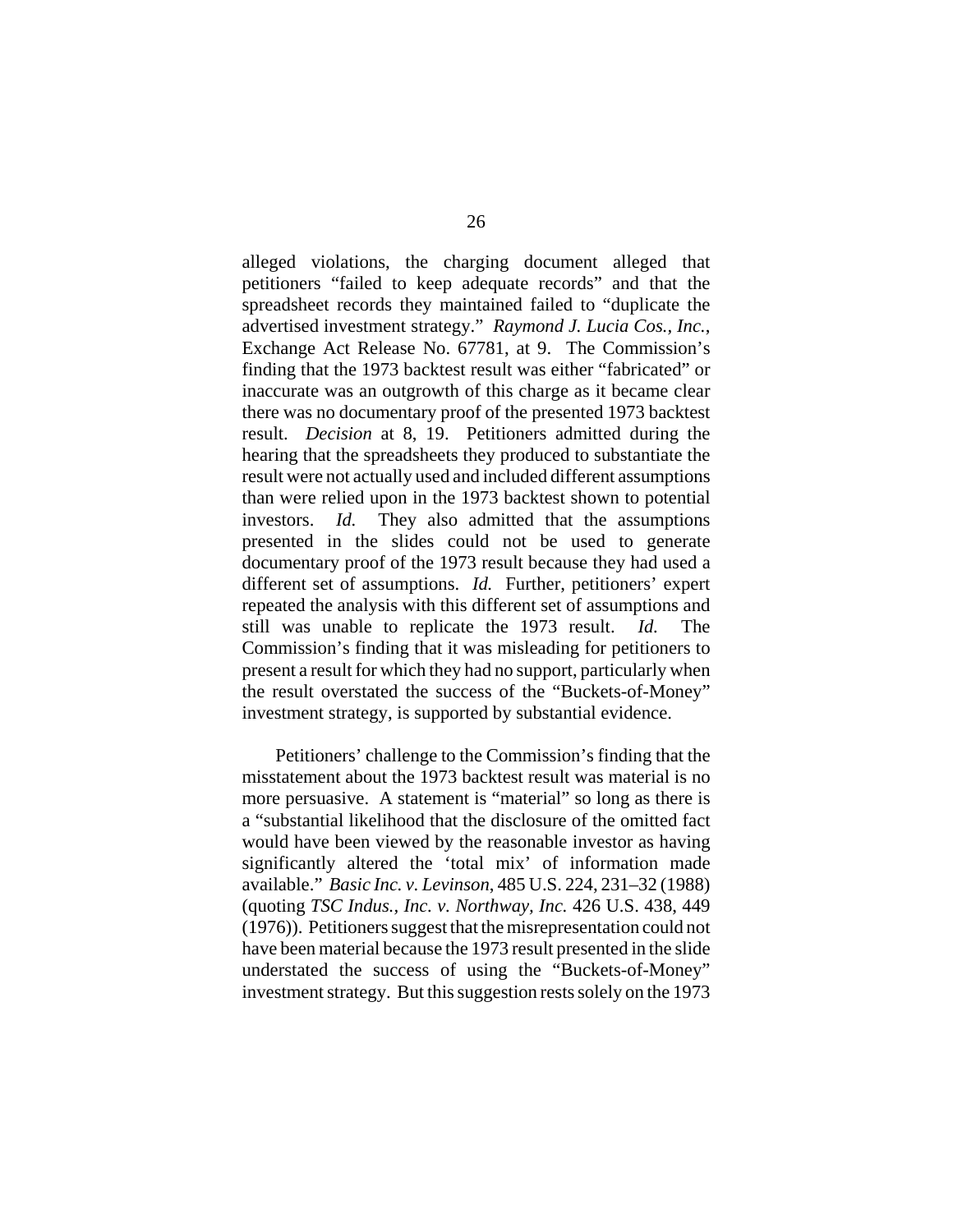backtest result spreadsheet, which petitioners admitted did not serve as the basis for the 1973 backtest analysis shown in the presentation. Further, petitioners' experts provided substantial evidence to support the Commission's finding that the slides overstated the 1973 backtest result. *Id.* at 19. The Commission had ample grounds to conclude that the reasonable investor would want to know that petitioners lacked documentary support for the number presented.

Finally, petitioners challenge the Commission's scienter finding. Under section 206(1), which prohibits an investment adviser from employing "any device, scheme, or artifice to defraud any client or prospective client," 15 U.S.C. § 80b-6(1), the Commission must find that petitioners acted with an "intent to deceive, manipulate, or defraud." *SEC v. Steadman*, 967 F.2d 636, 641 (D.C. Cir. 1992) (quoting *Ernst & Ernst v. Hochfelder*, 425 U.S. 185, 194 n.12 (1976)). "[E]xtreme recklessness may also satisfy this intent requirement." *Id.* This is "not merely a heightened form of ordinary negligence" but "an 'extreme departure from the standards of ordinary care, . . . which presents a danger of misleading buyers or sellers that is either known to the defendant or is so obvious that the actor must have been aware of it.'" *Id.* at 641–42 (quoting *Sundstrand Corp. v. Sun Chemical Corp.*, 553 F.2d 1033, 1045 (7th Cir. 1977)).

To the extent petitioners maintain the Commission could not have found that they acted with scienter by misleadingly using the term "backtest" because the term did not have a settled meaning at the time, they misunderstand the basis of the Commission's scienter determination. The finding of recklessness did not focus only on petitioners' use of the term, but also focused on petitioners' presentation of slides that promised an historically accurate view of how the "Buckets-of-Money" investment strategy would have performed during periods of historic economic downturns. Petitioners' effort to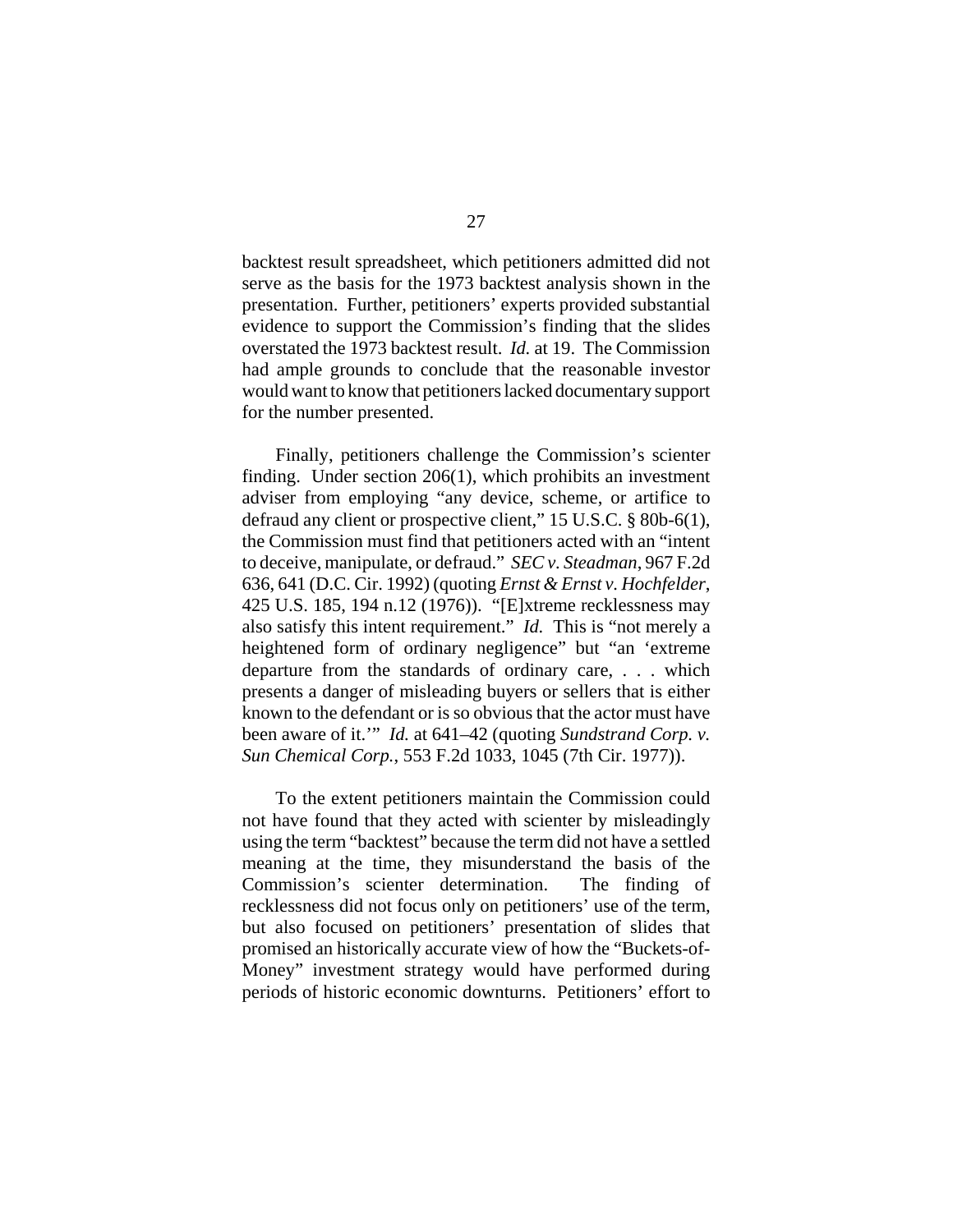read ambiguity into the term "backtest" misses the key point: Whether they referred to their examples as "historical views," "retrospective applications," or "backtests," the misleading impression is the same. For that reason, the Commission found that petitioners either "knew or must have known of the risk of misleading prospective clients to believe that [petitioners] had performed actual backtests." *Decision* at 20. Because they knew historical inflation rates were higher than their assumed rate, that a key asset (REITs) did not perform as assumed, and that not "rebucketizing" would lead to higher returns, petitioners faced an obvious risk of presenting misleading results. *See id.* 

There is no record support for petitioners' objection that the Commission could not have found scienter because they sought advance approval of their slides by the Commission as well as by two FINRA-registered broker-dealers. They offer no record basis to undermine the Commission's finding that there was no evidence petitioners had flagged the backtest slides for review or had provided the materials necessary to engage in meaningful review. *See id.* at 27–28. Petitioners ignore the Commission's reliance on a December 12, 2003, letter from Commission staff stating that petitioners "should not assume that [the] activities not discussed in this letter are in full compliance with the federal securities law." *Id*. at 28. The record thus does not show that petitioners took good-faith steps to seek advance approval of the statements that the Commission found they must have known to be misleading.

## **B.**

The court's review of petitioners' challenge to the Commission's choice of sanctions is especially deferential. Because Congress has entrusted to the Commissioners' expertise the responsibility to select the means of achieving the statutory policy in relation to the appropriate remedy, their judgment regarding sanctions is "entitled to the greatest weight."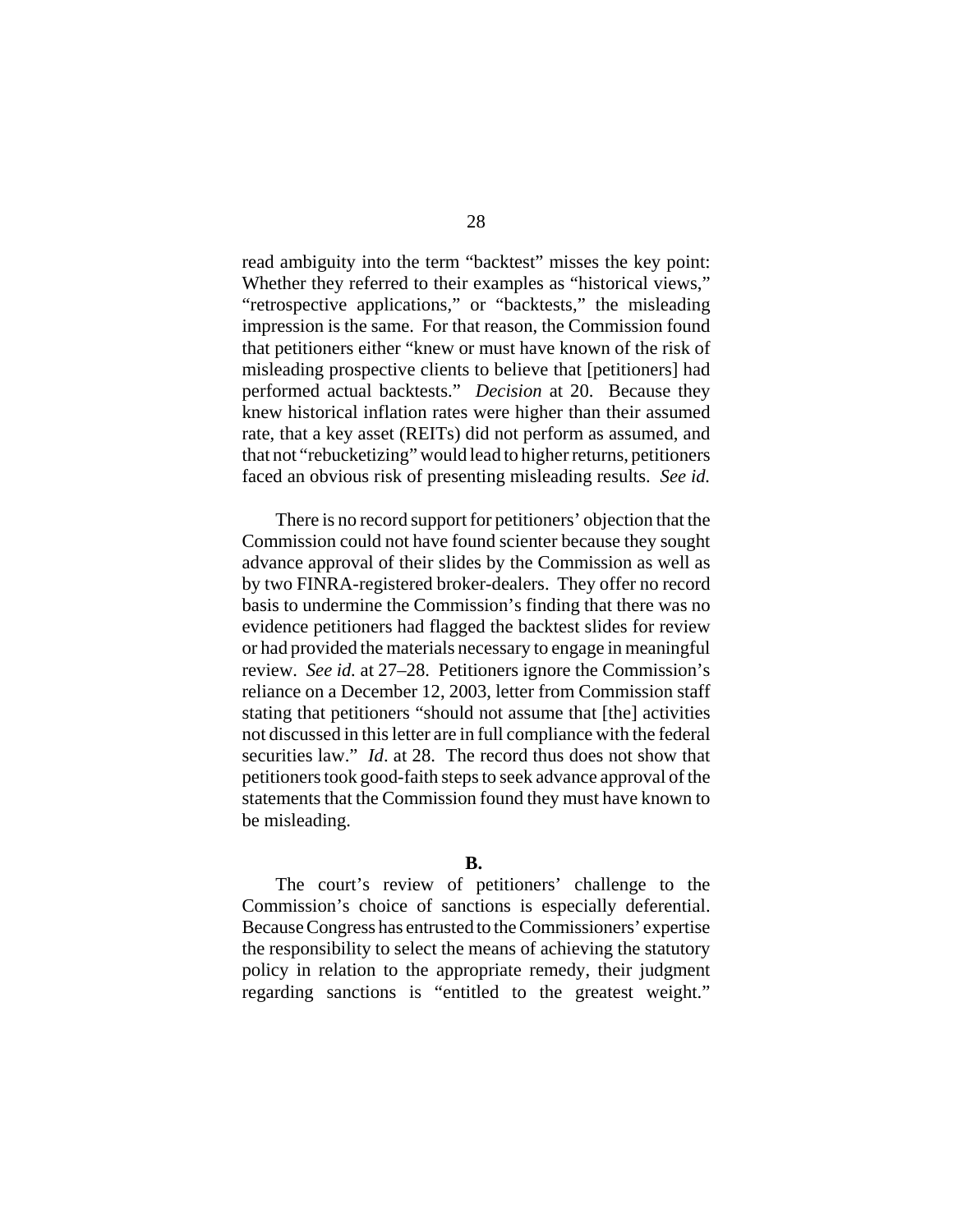*Kornman*, 592 F.3d at 186 (quoting *Am. Power & Light v. SEC*, 329 U.S. 90, 112 (1946)). The Commission must explain its reasons for selecting a particular sanction but it is not required to follow "any mechanistic formula." *See id.* (citing *PAZ Sec*., *Inc. v. SEC*, 566 F.3d 1172, 1175 (D.C. Cir. 2009)). The court will intervene "only if the remedy chosen is unwarranted in law or is without justification in fact." *Id.* (quoting *Am. Power & Light*, 329 U.S. at 112–13).

The only sanction petitioners challenge is the imposition of the lifetime industry bar on Raymond J. Lucia, and that challenge is unpersuasive. The Commission adequately explained the reasons for concluding that it was in the public interest to bar him from associating with an investment advisor, broker, or dealer under the Investment Advisers Act, *see* 15 U.S.C. § 80b-3(f). Upon applying the factors set forth in *Steadman v. SEC*, 603 F.2d 1126, 1140 (5th Cir. 1979), the Commission concluded that a bar was necessary to "protect[] the trading public from further harm," having found that his misconduct was egregious and recurrent, *Decision* at 34–35 (citation omitted). He violated a fiduciary duty he owed to his prospective clients and did so repeatedly over the course of dozens of seminars. *Id.* at 35. He acted with a "high degree of scienter because he knowingly or recklessly misled prospective clients for the purpose of increasing [the corporation's] client base and fees generated therefrom." *Id.* Further, such behavior could be expected in the future because he had violated his fiduciary duties and failed to recognize the wrongful nature of his conduct. *Id.* In the Commission's view, the steps he had taken — such as selling his assets in the corporation and withdrawing its investment advisor registration — were insufficient to show that he would not engage in similar misconduct in the future. *Id.* at 35–36. He was still seeking to serve as an on-demand public speaker, consultant, and media personality on retirement planning and other topics. *See id.* at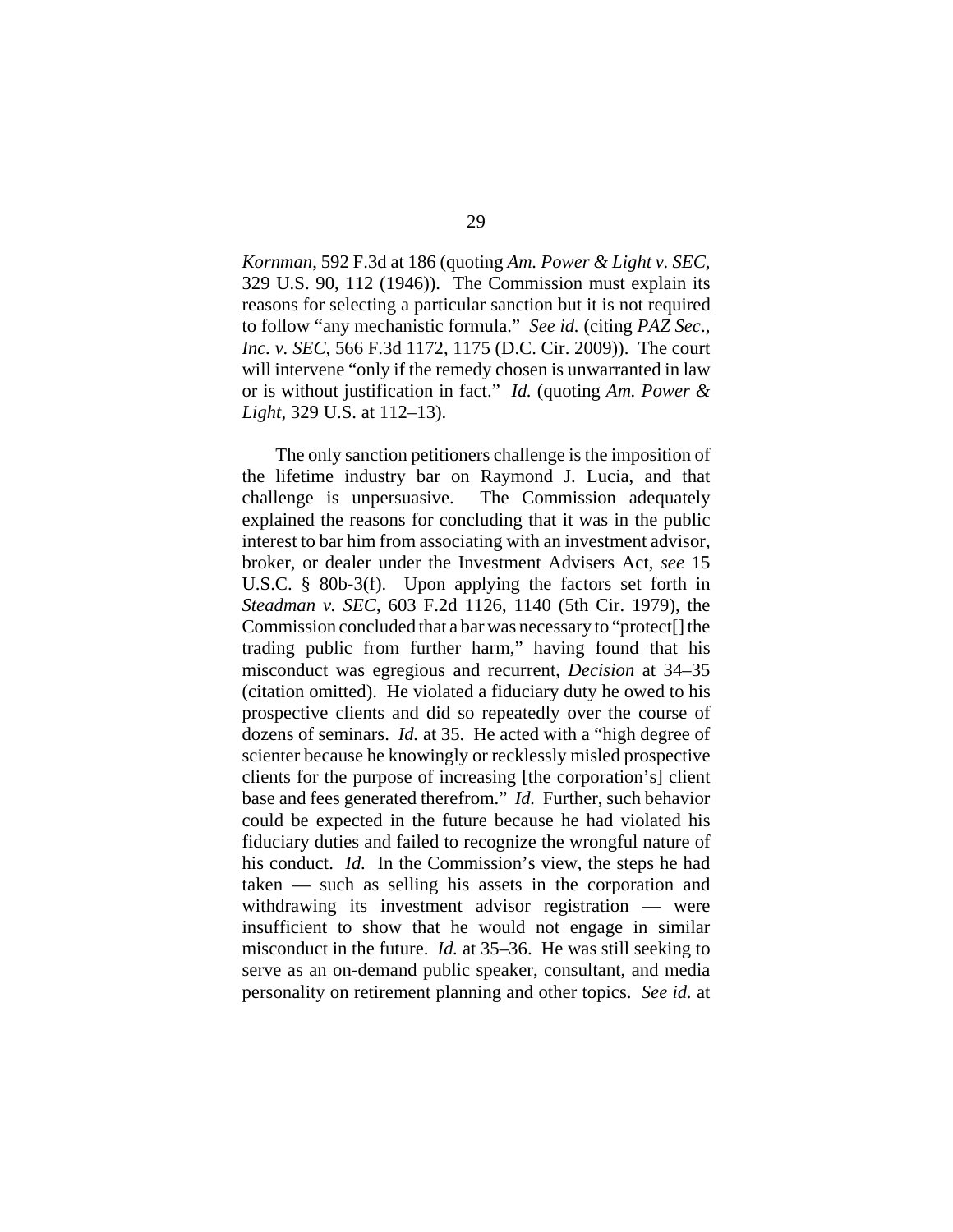35–36 & n.132. Although acknowledging that he had stopped presenting the fraudulent backtest slides once the Commission informed him in 2010 of problems with the presentation and that he did not presently threaten to associate with an investment adviser, the Commission considered that these factors were outweighed by his recurrent and intentional misconduct and the "reasonable likelihood that, without a bar, [he] will again threaten the public interest by reassociating with an investment advisor, broker, or dealer." *Id.* at 35–36.

The Commission was unpersuaded that the evidence offered in mitigation lessened the gravity of his conduct or made it less likely that he would engage in such conduct in the future. *Id.* at 36–38. In its view, neither the possible financial losses he would suffer as a result of the permanent industry bar nor the absence of prior misconduct during forty years of working in the industry made his misconduct any less grave. "Here," the Commission concluded, "even without investor injury as an aggravating factor, [his] misconduct was egregious and a bar is in the public interest" inasmuch as its "public interest analysis focuses on the welfare of investors generally and the threat one poses to investors and the markets in the future." *Id.* at 37 (internal citation and alteration omitted). With respect to the request for an alternative sanction of censure and monitoring, the Commission noted that it had no obligation to impose sanctions similar to those imposed in settled proceedings, where "the avoidance of time-and-manpower-consuming adversary proceedings[] justif[ied] accepting lesser remedies in settlement," *id.* at 38, and emphasized that the appropriate remedy "depends on the facts and circumstances presented" in each case, *see id.* 

The record is thus contrary to petitioners' position that the Commission abused its discretion by failing to offer a sufficient justification for imposing the lifetime industry bar. *See*